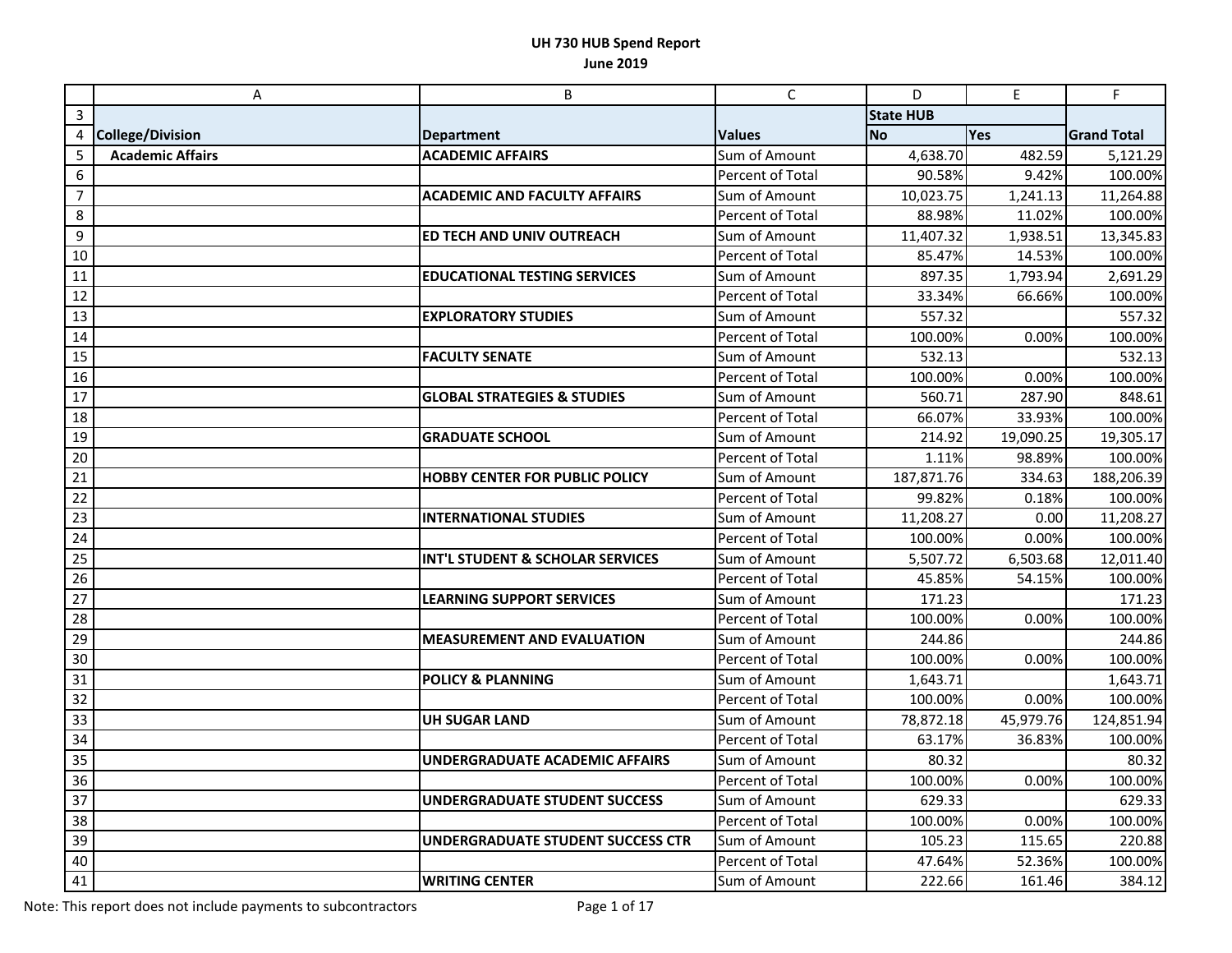|                 | Α                                        | B                                            | $\mathsf{C}$            | D                | $\mathsf E$ | F                     |
|-----------------|------------------------------------------|----------------------------------------------|-------------------------|------------------|-------------|-----------------------|
| 3               |                                          |                                              |                         | <b>State HUB</b> |             |                       |
| 4               | <b>College/Division</b>                  | <b>Department</b>                            | <b>Values</b>           | <b>No</b>        | Yes         | <b>Grand Total</b>    |
| 42              | <b>Academic Affairs</b>                  | <b>WRITING CENTER</b>                        | <b>Percent of Total</b> | 57.97%           | 42.03%      | 100.00%               |
|                 | 43 Academic Affairs Sum of Amount        |                                              |                         | 315,389.47       | 77,929.50   | 393,318.97            |
| 44              | <b>Academic Affairs Percent of Total</b> |                                              |                         | 80.19%           | 19.81%      | 100.00%               |
| 45              | <b>Administration and Finance</b>        | <b>A&amp;F MARKETING &amp; COMMUNICATION</b> | Sum of Amount           | 525.00           | 3,453.11    | 3,978.11              |
| 46              |                                          |                                              | Percent of Total        | 13.20%           | 86.80%      | 100.00%               |
| 47              |                                          | <b>ADMINISTRATION &amp; FINANCE</b>          | Sum of Amount           | 8,510.16         | 298.83      | 8,808.99              |
| 48              |                                          |                                              | Percent of Total        | 96.61%           | 3.39%       | 100.00%               |
| 49              |                                          | <b>AUXILIARY SERVICES OPERATIONS</b>         | Sum of Amount           | 89,316.70        | 1,928.05    | 91,244.75             |
| 50              |                                          |                                              | <b>Percent of Total</b> | 97.89%           | 2.11%       | 100.00%               |
| 51              |                                          | <b>BUDGET</b>                                | Sum of Amount           | 398.02           |             | 398.02                |
| 52              |                                          |                                              | Percent of Total        | 100.00%          | 0.00%       | 100.00%               |
| 53              |                                          | <b>BUSINESS SERVICES</b>                     | Sum of Amount           | 262.62           | 3,997.74    | 4,260.36              |
| 54              |                                          |                                              | Percent of Total        | 6.16%            | 93.84%      | 100.00%               |
| 55              |                                          | <b>CAMPUS SAFETY ADMINISTRATION</b>          | Sum of Amount           | 256.00           |             | 256.00                |
| 56              |                                          |                                              | <b>Percent of Total</b> | 100.00%          | 0.00%       | 100.00%               |
| 57              |                                          | <b>CAMPUS SAFETY SYSTEMS</b>                 | Sum of Amount           | 49,417.83        | 5,286.54    | 54,704.37             |
| 58              |                                          |                                              | Percent of Total        | 90.34%           | 9.66%       | 100.00%               |
| 59              |                                          | <b>CENTRAL FACILITY SERVICES</b>             | Sum of Amount           | 4,265.74         | 7,896.53    | 12,162.27             |
| 60              |                                          |                                              | Percent of Total        | 35.07%           | 64.93%      | 100.00%               |
| 61              |                                          | <b>CONTROLLER (PH)</b>                       | Sum of Amount           | 6,650.48         | 368.00      | 7,018.48              |
| 62              |                                          |                                              | Percent of Total        | 94.76%           | 5.24%       | 100.00%               |
| 63              |                                          | <b>COUGAR CARD</b>                           | Sum of Amount           | 5,562.55         | 5.18        | $5,567.\overline{73}$ |
| 64              |                                          |                                              | <b>Percent of Total</b> | 99.91%           | 0.09%       | 100.00%               |
| 65              |                                          | <b>CULLEN PERFORM HALL</b>                   | Sum of Amount           | 50,605.33        | 1,638.91    | 52,244.24             |
| 66              |                                          |                                              | Percent of Total        | 96.86%           | 3.14%       | 100.00%               |
| 67              |                                          | <b>EMERGENCY MANAGEMENT</b>                  | Sum of Amount           | 21,207.27        | 213.58      | 21,420.85             |
| 68              |                                          |                                              | Percent of Total        | 99.00%           | 1.00%       | 100.00%               |
| 69              |                                          | <b>ENTERPRISE SYSTEMS</b>                    | Sum of Amount           | 17,840.08        | 30,755.60   | 48,595.68             |
| 70              |                                          |                                              | Percent of Total        | 36.71%           | 63.29%      | 100.00%               |
| 71              |                                          | <b>ENV. HEALTH &amp; LIFE SAFETY</b>         | Sum of Amount           | 2,386.84         | 373.67      | 2,760.51              |
| 72              |                                          |                                              | Percent of Total        | 86.46%           | 13.54%      | 100.00%               |
| 73              |                                          | <b>FACILITIES BUSINESS SERVICES</b>          | Sum of Amount           | 134.85           | 3,555.02    | 3,689.87              |
| 74              |                                          |                                              | Percent of Total        | 3.65%            | 96.35%      | 100.00%               |
| 75              |                                          | <b>FACILITIES MANAGEMENT</b>                 | Sum of Amount           | 1,621.10         | 2,137.61    | 3,758.71              |
| 76              |                                          |                                              | Percent of Total        | 43.13%           | 56.87%      | 100.00%               |
| $\overline{77}$ |                                          | <b>FACILITIES OPERATION &amp; MAINT</b>      | Sum of Amount           | 3,157.26         | 1,416.97    | 4,574.23              |
| 78              |                                          |                                              | Percent of Total        | 69.02%           | 30.98%      | 100.00%               |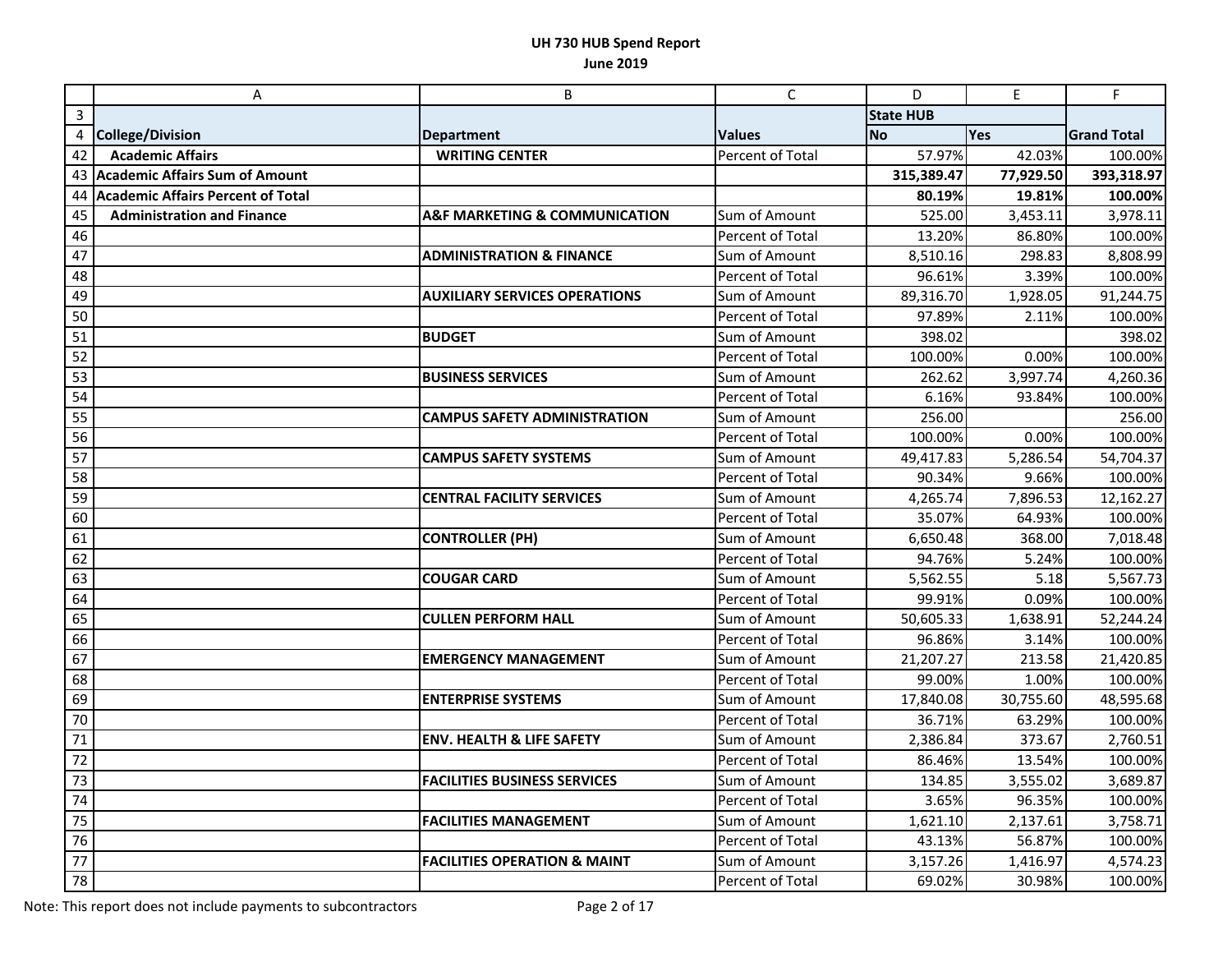|              | A                                 | B                                         | $\mathsf C$      | D                | $\mathsf E$ | F                  |
|--------------|-----------------------------------|-------------------------------------------|------------------|------------------|-------------|--------------------|
| $\mathbf{3}$ |                                   |                                           |                  | <b>State HUB</b> |             |                    |
| 4            | <b>College/Division</b>           | <b>Department</b>                         | <b>Values</b>    | <b>No</b>        | Yes         | <b>Grand Total</b> |
| 79           | <b>Administration and Finance</b> | <b>FACILITIES PLANNING &amp; CONSTRUC</b> | Sum of Amount    | 25,621,217.24    | 896,974.51  | 26,518,191.75      |
| 80           |                                   |                                           | Percent of Total | 96.62%           | 3.38%       | 100.00%            |
| 81           |                                   | <b>FACILITIES/CONSTRUC MGMT ADMIN</b>     | Sum of Amount    | 23.71            | 127.38      | 151.09             |
| 82           |                                   |                                           | Percent of Total | 15.69%           | 84.31%      | 100.00%            |
| 83           |                                   | <b>FINANCIAL REPORTING</b>                | Sum of Amount    | 73.55            | 4,770.94    | 4,844.49           |
| 84           |                                   |                                           | Percent of Total | 1.52%            | 98.48%      | 100.00%            |
| 85           |                                   | <b>HIGH PERFORMANCE &amp; COMP NETWK</b>  | Sum of Amount    | 579.56           | 1,884.95    | 2,464.51           |
| 86           |                                   |                                           | Percent of Total | 23.52%           | 76.48%      | 100.00%            |
| 87           |                                   | <b>HUMAN RESOURCES</b>                    | Sum of Amount    | 23,385.13        | 8,827.19    | 32,212.32          |
| 88           |                                   |                                           | Percent of Total | 72.60%           | 27.40%      | 100.00%            |
| 89           |                                   | <b>INST - BUDGET</b>                      | Sum of Amount    | 26,641.95        |             | 26,641.95          |
| 90           |                                   |                                           | Percent of Total | 100.00%          | 0.00%       | 100.00%            |
| 91           |                                   | <b>INST - BUSINESS SERVICES</b>           | Sum of Amount    | 318,538.52       |             | 318,538.52         |
| 92           |                                   |                                           | Percent of Total | 100.00%          | 0.00%       | 100.00%            |
| 93           |                                   | <b>INSTITUTIONAL HUMAN RESOURCES</b>      | Sum of Amount    | 84,405.00        |             | 84,405.00          |
| 94           |                                   |                                           | Percent of Total | 100.00%          | 0.00%       | 100.00%            |
| 95           |                                   | <b>KUHF RADIO</b>                         | Sum of Amount    | 44,612.41        | 10,427.13   | 55,039.54          |
| 96           |                                   |                                           | Percent of Total | 81.06%           | 18.94%      | 100.00%            |
| 97           |                                   | <b>MINOR &amp; PLANNED PROJECTS</b>       | Sum of Amount    | 746,844.29       |             | 746,844.29         |
| 98           |                                   |                                           | Percent of Total | 100.00%          | 0.00%       | 100.00%            |
| 99           |                                   | MINOR IN-HOUSE CONSTRUCTION               | Sum of Amount    | 394.12           | 5,562.00    | 5,956.12           |
| 100          |                                   |                                           | Percent of Total | 6.62%            | 93.38%      | 100.00%            |
| 101          |                                   | OFFICE EQUAL OPPORTUNITY SRVS             | Sum of Amount    | 498.12           |             | 498.12             |
| 102          |                                   |                                           | Percent of Total | 100.00%          | 0.00%       | 100.00%            |
| 103          |                                   | <b>OFFICE OF SUSTAINABILITY</b>           | Sum of Amount    | 639.79           |             | 639.79             |
| 104          |                                   |                                           | Percent of Total | 100.00%          | 0.00%       | 100.00%            |
| 105          |                                   | <b>PARKING &amp; TRANS SERVICES</b>       | Sum of Amount    | 374,384.02       | 11,078.81   | 385,462.83         |
| 106          |                                   |                                           | Percent of Total | 97.13%           | 2.87%       | 100.00%            |
| 107          |                                   | <b>PHY PLANT-AUTOMOTIVE</b>               | Sum of Amount    | 6,063.50         | 9,953.86    | 16,017.36          |
| 108          |                                   |                                           | Percent of Total | 37.86%           | 62.14%      | 100.00%            |
| 109          |                                   | PHY PLANT-GROUNDS MAINT                   | Sum of Amount    | 10,669.37        | 171.34      | 10,840.71          |
| 110          |                                   |                                           | Percent of Total | 98.42%           | 1.58%       | 100.00%            |
| 111          |                                   | <b>PHY PLANT-SOLID WASTE</b>              | Sum of Amount    | 2,585.06         |             | 2,585.06           |
| 112          |                                   |                                           | Percent of Total | 100.00%          | 0.00%       | 100.00%            |
| $\sqrt{113}$ |                                   | <b>PHYSICAL PLANT</b>                     | Sum of Amount    | 114,807.60       | 673,520.24  | 788,327.84         |
| 114          |                                   |                                           | Percent of Total | 14.56%           | 85.44%      | 100.00%            |
| 115          |                                   | <b>PLANNING</b>                           | Sum of Amount    | 735.59           | 880.00      | 1,615.59           |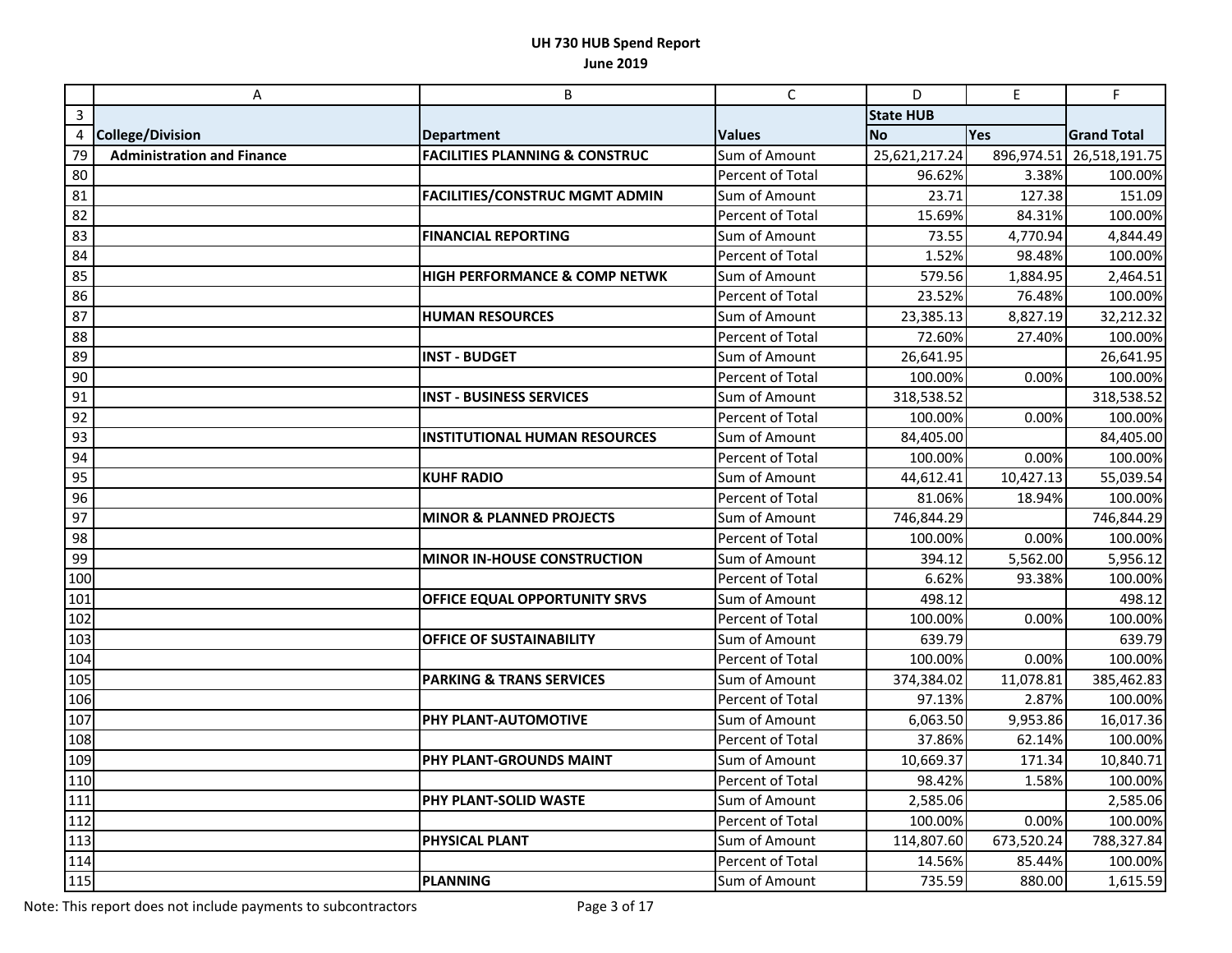|                | A                                                  | B                                        | $\mathsf{C}$            | D                | $\mathsf E$ | F                          |
|----------------|----------------------------------------------------|------------------------------------------|-------------------------|------------------|-------------|----------------------------|
| $\overline{3}$ |                                                    |                                          |                         | <b>State HUB</b> |             |                            |
| 4              | <b>College/Division</b>                            | <b>Department</b>                        | <b>Values</b>           | <b>No</b>        | Yes         | <b>Grand Total</b>         |
| 116            | <b>Administration and Finance</b>                  | <b>PLANNING</b>                          | Percent of Total        | 45.53%           | 54.47%      | 100.00%                    |
| 117            |                                                    | <b>POLICE</b>                            | Sum of Amount           | 48,203.06        | 1,030.87    | 49,233.93                  |
| 118            |                                                    |                                          | Percent of Total        | 97.91%           | 2.09%       | 100.00%                    |
| 119            |                                                    | POSTAL SERVICES OPERATIONS               | Sum of Amount           | 1,151.19         |             | 1,151.19                   |
| 120            |                                                    |                                          | Percent of Total        | 100.00%          | 0.00%       | 100.00%                    |
| 121            |                                                    | PRINTING OPERATIONS                      | Sum of Amount           | 15,002.08        | 5,438.83    | 20,440.91                  |
| 122            |                                                    |                                          | Percent of Total        | 73.39%           | 26.61%      | 100.00%                    |
| 123            |                                                    | <b>PUBLIC ART</b>                        | Sum of Amount           | 24,227.28        |             | 24,227.28                  |
| 124            |                                                    |                                          | <b>Percent of Total</b> | 100.00%          | 0.00%       | 100.00%                    |
| 125            |                                                    | <b>REAL ESTATE SERVICES</b>              | Sum of Amount           | 2,780.00         |             | 2,780.00                   |
| 126            |                                                    |                                          | Percent of Total        | 100.00%          | 0.00%       | 100.00%                    |
| 127            |                                                    | <b>SERVICE LEVEL AGREEMENT</b>           | Sum of Amount           | 17,165.56        | 150,799.34  | 167,964.90                 |
| 128            |                                                    |                                          | Percent of Total        | 10.22%           | 89.78%      | 100.00%                    |
| 129            |                                                    | <b>STUDENT BUSINESS SERVICES</b>         | Sum of Amount           | 26,507.55        | 2,520.99    | 29,028.54                  |
| 130            |                                                    |                                          | Percent of Total        | 91.32%           | 8.68%       | 100.00%                    |
| 131            |                                                    | <b>TECHNOLOGY SERVICES &amp; SUPPORT</b> | Sum of Amount           | 129,570.74       | 28,354.60   | 157,925.34                 |
| 132            |                                                    |                                          | Percent of Total        | 82.05%           | 17.95%      | 100.00%                    |
| 133            |                                                    | TV PUBLIC BROADCASTING                   | Sum of Amount           | 52,717.12        | 4,327.79    | 57,044.91                  |
| 134            |                                                    |                                          | Percent of Total        | 92.41%           | 7.59%       | 100.00%                    |
| 135            |                                                    | UH SPORTS & ENTERTAINMENT SVC            | Sum of Amount           | 1,573,626.96     |             | 1,573,626.96               |
| 136            |                                                    |                                          | Percent of Total        | 100.00%          | 0.00%       | 100.00%                    |
| 137            |                                                    | <b>UIT BUSINESS SERVICES</b>             | Sum of Amount           | 311.37           |             | 311.37                     |
| 138            |                                                    |                                          | Percent of Total        | 100.00%          | 0.00%       | 100.00%                    |
| 139            |                                                    | UIT EXTERNALLY FUNDED PROJECTS           | Sum of Amount           |                  | 10,831.21   | 10,831.21                  |
| 140            |                                                    |                                          | Percent of Total        | 0.00%            | 100.00%     | 100.00%                    |
| 141            |                                                    | <b>UIT SECURITY</b>                      | Sum of Amount           | 1,918.04         | 2,300.38    | 4,218.42                   |
| 142            |                                                    |                                          | Percent of Total        | 45.47%           | 54.53%      | 100.00%                    |
| 143            |                                                    | <b>UNIV PROP SERV OPERATIONS</b>         | Sum of Amount           | 222,161.00       | 2,883.60    | 225,044.60                 |
| 144            |                                                    |                                          | Percent of Total        | 98.72%           | 1.28%       | 100.00%                    |
| 145            |                                                    | <b>UNIVERSITY INFORMATION TECH</b>       | Sum of Amount           | 4,027.43         | 221.96      | 4,249.39                   |
| 146            |                                                    |                                          | Percent of Total        | 94.78%           | 5.22%       | 100.00%                    |
|                | 147 Administration and Finance Sum of Amount       |                                          |                         | 29,758,585.74    |             | 1,896,213.26 31,654,799.00 |
| 148            | <b>Administration and Finance Percent of Total</b> |                                          |                         | 94.01%           | 5.99%       | 100.00%                    |
| 149            | Architecture                                       | <b>DEAN, G D HINES ARCH &amp; DESIGN</b> | Sum of Amount           | 26,542.94        | 11,090.60   | 37,633.54                  |
| 150            |                                                    |                                          | Percent of Total        | 70.53%           | 29.47%      | 100.00%                    |
|                | 151 Architecture Sum of Amount                     |                                          |                         | 26,542.94        | 11,090.60   | 37,633.54                  |
|                | 152 Architecture Percent of Total                  |                                          |                         | 70.53%           | 29.47%      | 100.00%                    |

Note: This report does not include payments to subcontractors Page 4 of 17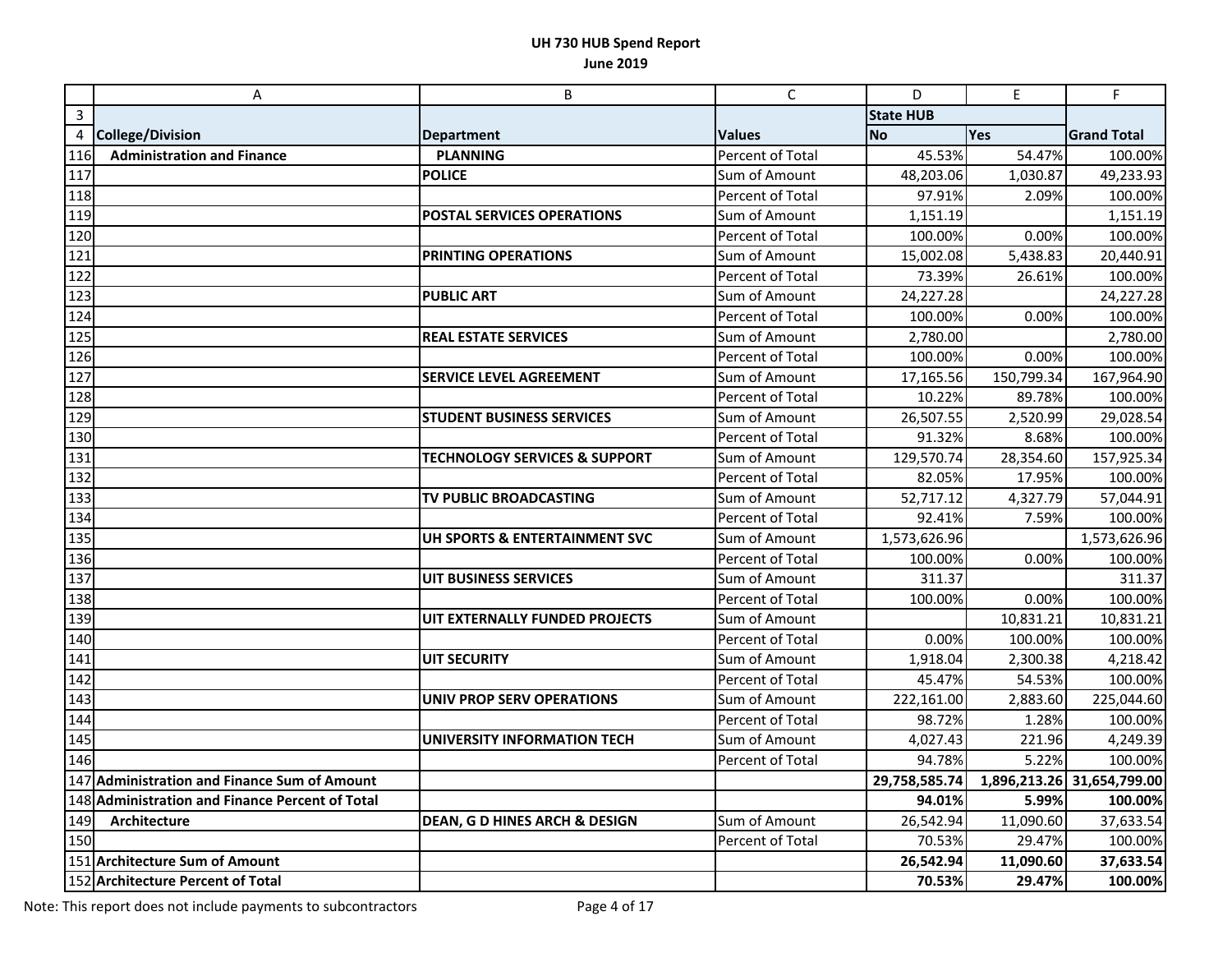|                  | A                                            | B                                     | $\mathsf C$      | D                | $\mathsf E$ | F                  |
|------------------|----------------------------------------------|---------------------------------------|------------------|------------------|-------------|--------------------|
| $\mathbf{3}$     |                                              |                                       |                  | <b>State HUB</b> |             |                    |
| 4                | <b>College/Division</b>                      | <b>Department</b>                     | <b>Values</b>    | <b>No</b>        | Yes         | <b>Grand Total</b> |
| 153              | <b>Business Administration</b>               | <b>ACCOUNTANCY AND TAXATION</b>       | Sum of Amount    | 1,995.18         | 434.66      | 2,429.84           |
| 154              |                                              |                                       | Percent of Total | 82.11%           | 17.89%      | 100.00%            |
| 155              |                                              | <b>ACCOUNTING CERTIFICATE PROGRAM</b> | Sum of Amount    | 187.37           |             | 187.37             |
| 156              |                                              |                                       | Percent of Total | 100.00%          | 0.00%       | 100.00%            |
| 157              |                                              | <b>BAUER CAREER SERVICES CTR</b>      | Sum of Amount    | 2,612.88         | 459.17      | 3,072.05           |
| 158              |                                              |                                       | Percent of Total | 85.05%           | 14.95%      | 100.00%            |
| 159              |                                              | <b>BAUER COMMUNICATIONS</b>           | Sum of Amount    | 18,130.80        | 6,185.95    | 24,316.75          |
| 160              |                                              |                                       | Percent of Total | 74.56%           | 25.44%      | 100.00%            |
| 161              |                                              | <b>BAUER DIVISION OF TECHNOLOGY</b>   | Sum of Amount    | 9,073.01         | 20,536.38   | 29,609.39          |
| 162              |                                              |                                       | Percent of Total | 30.64%           | 69.36%      | 100.00%            |
| 163              |                                              | <b>BAUER GRADUATEPROFESSIONALPRGS</b> | Sum of Amount    | 27,162.55        | 343.10      | 27,505.65          |
| $\overline{1}64$ |                                              |                                       | Percent of Total | 98.75%           | 1.25%       | 100.00%            |
| 165              |                                              | <b>CTR FOR EXECUTIVE DEVELOPMENT</b>  | Sum of Amount    | 2,273.74         |             | 2,273.74           |
| 166              |                                              |                                       | Percent of Total | 100.00%          | 0.00%       | 100.00%            |
| 167              |                                              | <b>DEAN'S OFFICE BAUER COLLEGE</b>    | Sum of Amount    | 63,990.73        | 17,000.39   | 80,991.12          |
| 168              |                                              |                                       | Percent of Total | 79.01%           | 20.99%      | 100.00%            |
| 169              |                                              | <b>DECISION AND INFORMATION SCIEN</b> | Sum of Amount    | 1,887.99         | 245.38      | 2,133.37           |
| 170              |                                              |                                       | Percent of Total | 88.50%           | 11.50%      | 100.00%            |
| 171              |                                              | <b>EXECUTIVE DEGREE PROGRAMS</b>      | Sum of Amount    | 36,551.35        | $-26.47$    | 36,524.88          |
| 172              |                                              |                                       | Percent of Total | 100.07%          | $-0.07%$    | 100.00%            |
| 173              |                                              | <b>FINANCE DEPARTMENT</b>             | Sum of Amount    | 9,798.48         | 3,805.89    | 13,604.37          |
| 174              |                                              |                                       | Percent of Total | 72.02%           | 27.98%      | 100.00%            |
| 175              |                                              | <b>MANAGEMENT DEPARTMENT</b>          | Sum of Amount    |                  | 1,555.27    | 1,555.27           |
| 176              |                                              |                                       | Percent of Total | 0.00%            | 100.00%     | 100.00%            |
| 177              |                                              | <b>MARKETING DEPARTMENT</b>           | Sum of Amount    | 266.27           | 1,838.52    | 2,104.79           |
| 178              |                                              |                                       | Percent of Total | 12.65%           | 87.35%      | 100.00%            |
| 179              |                                              | <b>SALES EXCELLENCE INSTITUTE</b>     | Sum of Amount    | 6,435.71         | 6,157.60    | 12,593.31          |
| 180              |                                              |                                       | Percent of Total | 51.10%           | 48.90%      | 100.00%            |
| 181              |                                              | <b>SMALL BUSINESS DEV CENTER</b>      | Sum of Amount    | 23,085.83        | 6,095.78    | 29,181.61          |
| 182              |                                              |                                       | Percent of Total | 79.11%           | 20.89%      | 100.00%            |
| 183              |                                              | <b>UNDERGRAD BUSINESS PROG</b>        | Sum of Amount    | 1,909.92         |             | 1,909.92           |
| 184              |                                              |                                       | Percent of Total | 100.00%          | 0.00%       | 100.00%            |
| 185              |                                              | <b>WOLFF CTR FOR ENTREPRENEURSHIP</b> | Sum of Amount    | 1,257.41         | 2,993.60    | 4,251.01           |
| 186              |                                              |                                       | Percent of Total | 29.58%           | 70.42%      | 100.00%            |
|                  | 187 Business Administration Sum of Amount    |                                       |                  | 206,619.22       | 67,625.22   | 274,244.44         |
|                  | 188 Business Administration Percent of Total |                                       |                  | 75.34%           | 24.66%      | 100.00%            |
| 189              | <b>Chancellor/President</b>                  | <b>BASEBALL</b>                       | Sum of Amount    | 31,214.77        |             | 31,214.77          |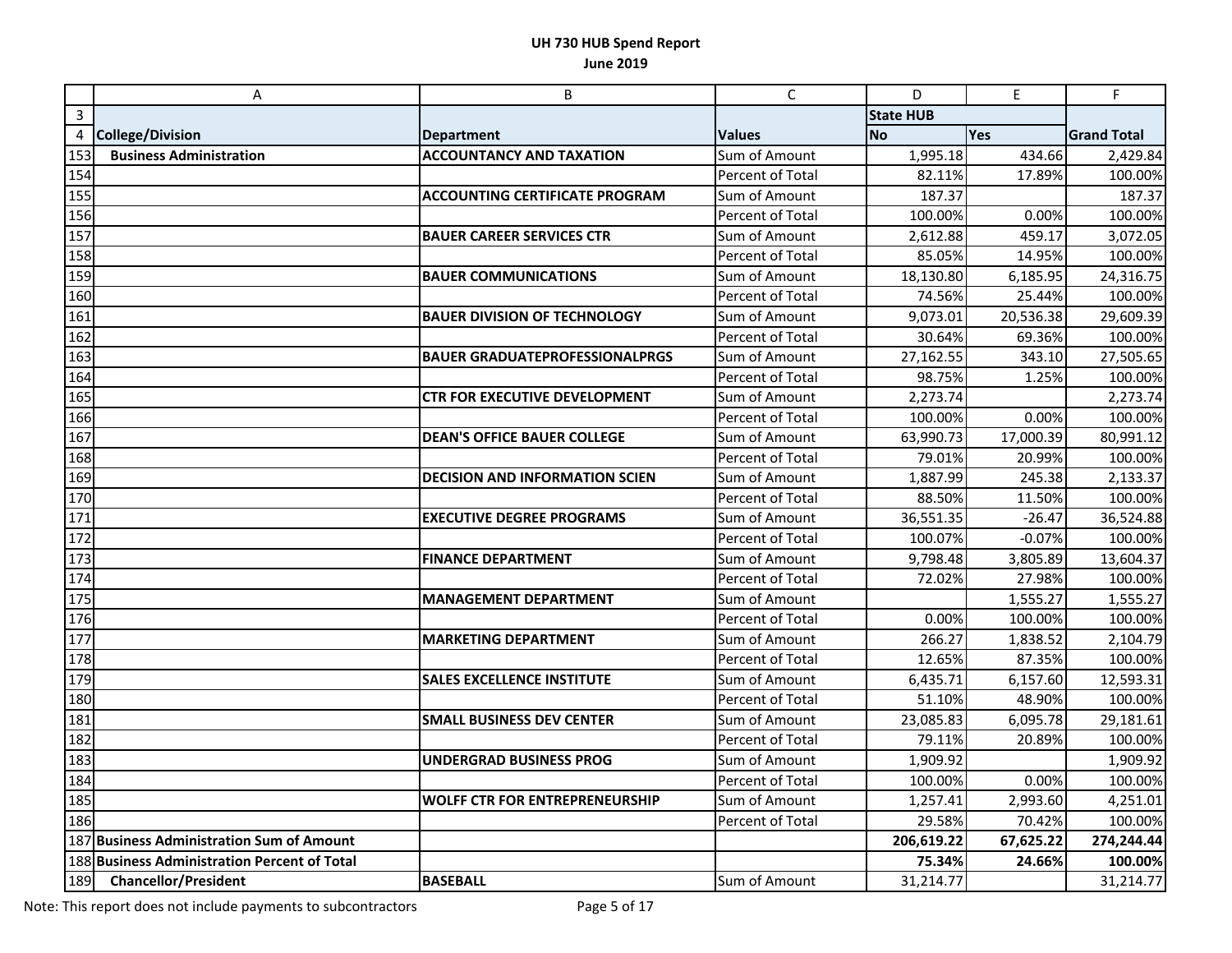|              | Α                           | B                                     | $\mathsf C$             | D                | $\mathsf E$ | F                  |
|--------------|-----------------------------|---------------------------------------|-------------------------|------------------|-------------|--------------------|
| $\mathbf{3}$ |                             |                                       |                         | <b>State HUB</b> |             |                    |
| 4            | <b>College/Division</b>     | <b>Department</b>                     | <b>Values</b>           | <b>No</b>        | Yes         | <b>Grand Total</b> |
| 190          | <b>Chancellor/President</b> | <b>BASEBALL</b>                       | Percent of Total        | 100.00%          | 0.00%       | 100.00%            |
| 191          |                             | <b>COMPLIANCE</b>                     | Sum of Amount           | 232.64           |             | 232.64             |
| 192          |                             |                                       | Percent of Total        | 100.00%          | 0.00%       | 100.00%            |
| 193          |                             | <b>FOOTBALL</b>                       | Sum of Amount           | 119,163.45       | 11,222.77   | 130,386.22         |
| 194          |                             |                                       | Percent of Total        | 91.39%           | 8.61%       | 100.00%            |
| 195          |                             | <b>INST INTERCOLLEGIATE ATHLETICS</b> | Sum of Amount           | 936.00           |             | 936.00             |
| 196          |                             |                                       | <b>Percent of Total</b> | 100.00%          | 0.00%       | 100.00%            |
| 197          |                             | <b>INTERCOLLEGIATE ATHLETICS</b>      | Sum of Amount           | 327,053.94       | 2,487.72    | 329,541.66         |
| 198          |                             |                                       | Percent of Total        | 99.25%           | 0.75%       | 100.00%            |
| 199          |                             | <b>MEN'S BASKETBALL</b>               | Sum of Amount           | 212,879.13       | 11,140.41   | 224,019.54         |
| 200          |                             |                                       | <b>Percent of Total</b> | 95.03%           | 4.97%       | 100.00%            |
| 201          |                             | <b>MEN'S GOLF</b>                     | Sum of Amount           | 396.00           |             | 396.00             |
| 202          |                             |                                       | Percent of Total        | 100.00%          | 0.00%       | 100.00%            |
| 203          |                             | <b>MEN'S TRACK AND FIELD</b>          | Sum of Amount           | 35,931.53        | 95.68       | 36,027.21          |
| 204          |                             |                                       | <b>Percent of Total</b> | 99.73%           | 0.27%       | 100.00%            |
| 205          |                             | NEIGHBORHOOD & STRATEGIC INITI        | Sum of Amount           | 520.66           | 100.72      | 621.38             |
| 206          |                             |                                       | Percent of Total        | 83.79%           | 16.21%      | 100.00%            |
| 207          |                             | OFF OF PROTOCOL SPECIAL EVENTS        | Sum of Amount           | 45,204.32        | 324.83      | 45,529.15          |
| 208          |                             |                                       | Percent of Total        | 99.29%           | 0.71%       | 100.00%            |
| 209          |                             | <b>PRESIDENT</b>                      | Sum of Amount           | 514.54           | 4,709.00    | 5,223.54           |
| 210          |                             |                                       | Percent of Total        | 9.85%            | 90.15%      | 100.00%            |
| 211          |                             | <b>STAFF COUNCIL</b>                  | Sum of Amount           | 1,285.20         |             | 1,285.20           |
| 212          |                             |                                       | Percent of Total        | 100.00%          | 0.00%       | 100.00%            |
| 213          |                             | <b>UH ENERGY</b>                      | Sum of Amount           | 4,422.25         | 223.81      | 4,646.06           |
| 214          |                             |                                       | Percent of Total        | 95.18%           | 4.82%       | 100.00%            |
| 215          |                             | <b>WOMEN'S BASKETBALL</b>             | Sum of Amount           | 42,023.49        |             | 42,023.49          |
| 216          |                             |                                       | Percent of Total        | 100.00%          | 0.00%       | 100.00%            |
| 217          |                             | <b>WOMEN'S GOLF</b>                   | Sum of Amount           | 435.80           |             | 435.80             |
| 218          |                             |                                       | Percent of Total        | 100.00%          | 0.00%       | 100.00%            |
| 219          |                             | <b>WOMEN'S SOCCER</b>                 | Sum of Amount           | 6,778.88         |             | 6,778.88           |
| 220          |                             |                                       | <b>Percent of Total</b> | 100.00%          | 0.00%       | 100.00%            |
| 221          |                             | <b>WOMEN'S SOFTBALL</b>               | Sum of Amount           | 27,978.16        |             | 27,978.16          |
| 222          |                             |                                       | Percent of Total        | 100.00%          | 0.00%       | 100.00%            |
| 223          |                             | <b>WOMEN'S SWIMMING &amp; DIVING</b>  | Sum of Amount           | 133.00           |             | 133.00             |
| 224          |                             |                                       | Percent of Total        | 100.00%          | 0.00%       | 100.00%            |
| 225          |                             | <b>WOMEN'S TENNIS</b>                 | Sum of Amount           | 529.16           |             | 529.16             |
| 226          |                             |                                       | Percent of Total        | 100.00%          | 0.00%       | 100.00%            |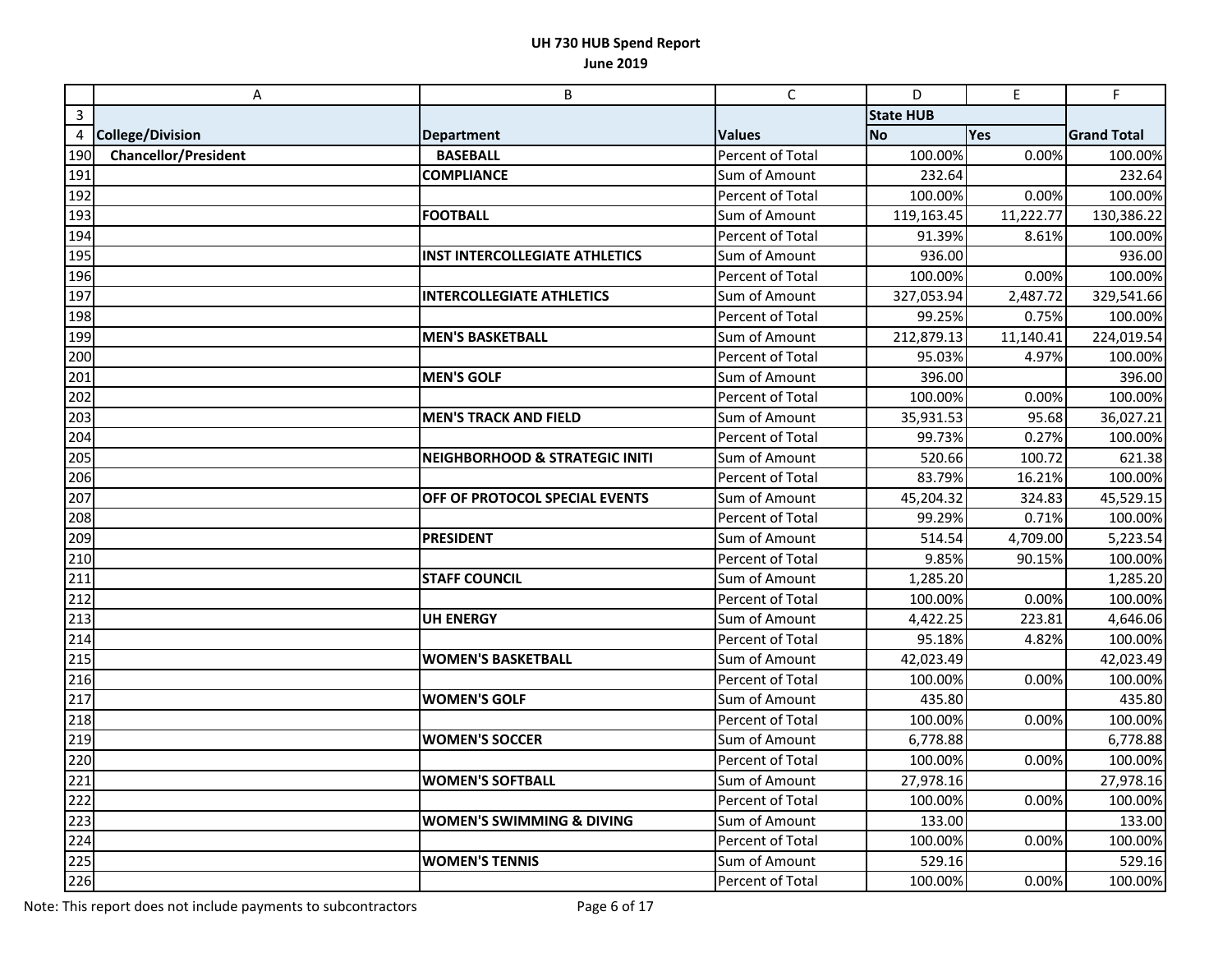|                   | $\boldsymbol{\mathsf{A}}$                 | B                                        | $\mathsf{C}$            | D                | $\mathsf E$ | F                  |
|-------------------|-------------------------------------------|------------------------------------------|-------------------------|------------------|-------------|--------------------|
| $\mathbf{3}$      |                                           |                                          |                         | <b>State HUB</b> |             |                    |
| 4                 | <b>College/Division</b>                   | <b>Department</b>                        | <b>Values</b>           | <b>No</b>        | Yes         | <b>Grand Total</b> |
| 227               | <b>Chancellor/President</b>               | <b>WOMEN'S VOLLEYBALL</b>                | Sum of Amount           | 1,475.39         |             | 1,475.39           |
| 228               |                                           |                                          | Percent of Total        | 100.00%          | 0.00%       | 100.00%            |
|                   | 229 Chancellor/President Sum of Amount    |                                          |                         | 859,108.31       | 30,304.94   | 889,413.25         |
|                   | 230 Chancellor/President Percent of Total |                                          |                         | 96.59%           | 3.41%       | 100.00%            |
| 231               | <b>College of Medicine</b>                | <b>BIOMEDICAL SCIENCES</b>               | Sum of Amount           | 35.00            | 706.99      | 741.99             |
| 232               |                                           |                                          | Percent of Total        | 4.72%            | 95.28%      | 100.00%            |
| 233               |                                           | <b>CLINICAL SCIENCES</b>                 | Sum of Amount           |                  | 160.65      | 160.65             |
| 234               |                                           |                                          | <b>Percent of Total</b> | 0.00%            | 100.00%     | 100.00%            |
| 235               |                                           | <b>HEALTH SYST &amp; POPULATIONS SCI</b> | Sum of Amount           | 4,800.00         |             | 4,800.00           |
| 236               |                                           |                                          | Percent of Total        | 100.00%          | 0.00%       | 100.00%            |
| 237               |                                           | OFFICE OF THE DEAN                       | Sum of Amount           | 77,498.23        | 607.31      | 78,105.54          |
| 238               |                                           |                                          | Percent of Total        | 99.22%           | 0.78%       | 100.00%            |
|                   | 239 College of Medicine Sum of Amount     |                                          |                         | 82,333.23        | 1,474.95    | 83,808.18          |
|                   | 240 College of Medicine Percent of Total  |                                          |                         | 98.24%           | 1.76%       | 100.00%            |
| 241               | <b>College of Nursing</b>                 | <b>DEANS OFFICE - COLLEG OF NURSI</b>    | Sum of Amount           | 4,958.07         | 523.64      | 5,481.71           |
| 242               |                                           |                                          | Percent of Total        | 90.45%           | 9.55%       | 100.00%            |
|                   | 243 College of Nursing Sum of Amount      |                                          |                         | 4,958.07         | 523.64      | 5,481.71           |
|                   | 244 College of Nursing Percent of Total   |                                          |                         | 90.45%           | 9.55%       | 100.00%            |
| 245               | <b>College of the Arts</b>                | <b>ART</b>                               | Sum of Amount           | 22,323.41        | 832.72      | 23,156.13          |
| 246               |                                           |                                          | Percent of Total        | 96.40%           | 3.60%       | 100.00%            |
| 247               |                                           | <b>BAND</b>                              | Sum of Amount           | 106,722.11       |             | 106,722.11         |
| $\overline{2}$ 48 |                                           |                                          | Percent of Total        | 100.00%          | 0.00%       | 100.00%            |
| 249               |                                           | <b>BLAFFER GALLERY</b>                   | Sum of Amount           | 2,735.61         | 252.31      | 2,987.92           |
| 250               |                                           |                                          | Percent of Total        | 91.56%           | 8.44%       | 100.00%            |
| 251               |                                           | <b>CWMCA CENTER FOR THE ARTS</b>         | Sum of Amount           | 4,677.20         | 51.52       | 4,728.72           |
| 252               |                                           |                                          | Percent of Total        | 98.91%           | 1.09%       | 100.00%            |
| 253               |                                           | <b>DEAN OFFIC THE COLLEGE OF ARTS</b>    | Sum of Amount           | 75,728.33        | 388.96      | 76,117.29          |
| 254               |                                           |                                          | Percent of Total        | 99.49%           | 0.51%       | 100.00%            |
| 255               |                                           | <b>MUSIC</b>                             | Sum of Amount           | 28,177.77        | 232.69      | 28,410.46          |
| 256               |                                           |                                          | Percent of Total        | 99.18%           | 0.82%       | 100.00%            |
| 257               |                                           | <b>THEATER</b>                           | Sum of Amount           | 14,475.22        |             | 14,475.22          |
| 258               |                                           |                                          | Percent of Total        | 100.00%          | 0.00%       | 100.00%            |
|                   | 259 College of the Arts Sum of Amount     |                                          |                         | 254,839.65       | 1,758.20    | 256,597.85         |
|                   | 260 College of the Arts Percent of Total  |                                          |                         | 99.31%           | 0.69%       | 100.00%            |
| 261               | <b>Education</b>                          | <b>ASIAN AMERICAN STUDIES</b>            | Sum of Amount           | 21,865.59        | 4,120.00    | 25,985.59          |
| 262               |                                           |                                          | Percent of Total        | 84.15%           | 15.85%      | 100.00%            |
| 263               |                                           | <b>CENTER FOR INFO TECG IN ED.</b>       | Sum of Amount           | 5,560.78         | 21.84       | 5,582.62           |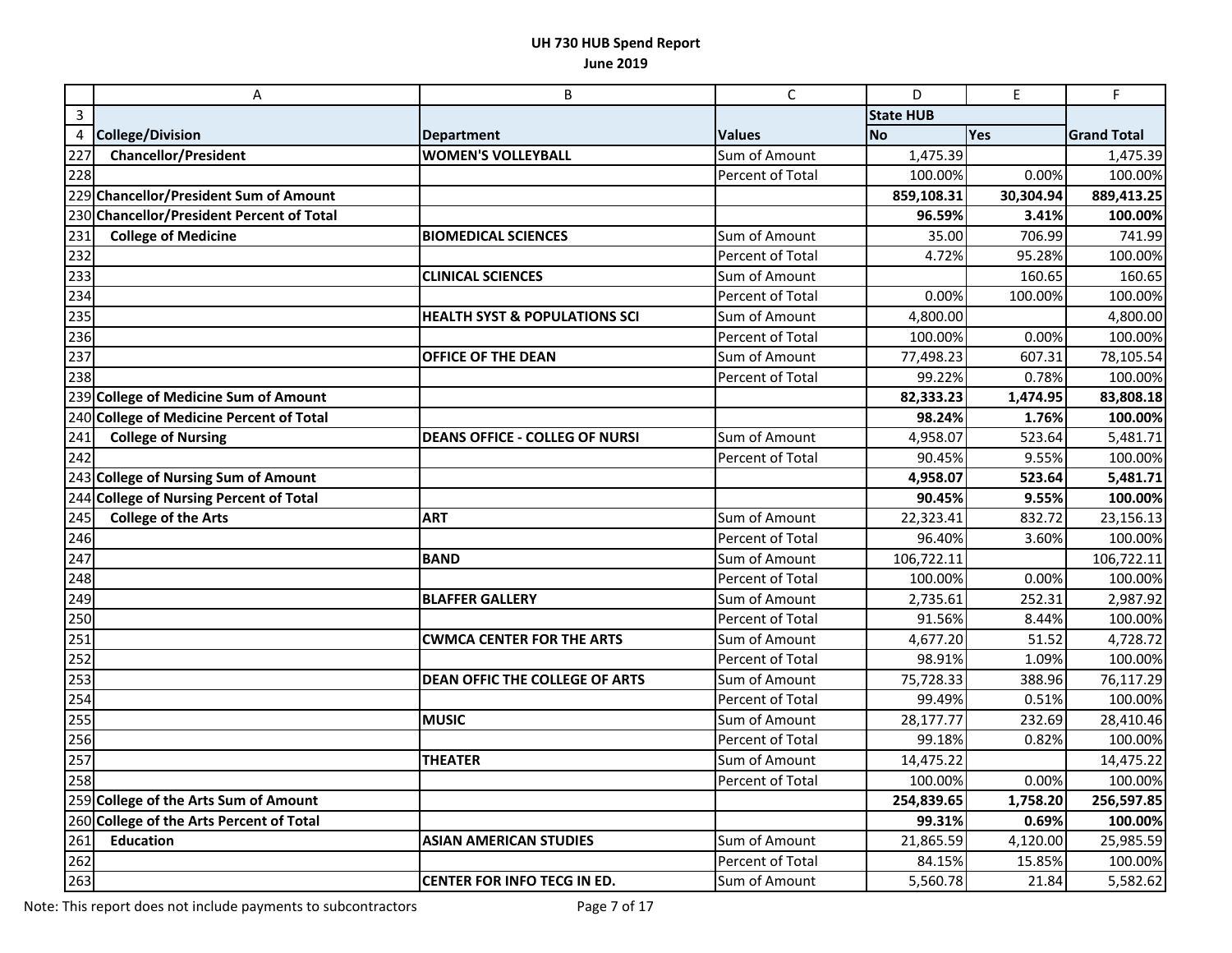|     | A                              | B                                       | $\mathsf{C}$            | D                | E         | F                  |
|-----|--------------------------------|-----------------------------------------|-------------------------|------------------|-----------|--------------------|
| 3   |                                |                                         |                         | <b>State HUB</b> |           |                    |
| 4   | <b>College/Division</b>        | <b>Department</b>                       | <b>Values</b>           | <b>No</b>        | Yes       | <b>Grand Total</b> |
| 264 | <b>Education</b>               | CENTER FOR INFO TECG IN ED.             | Percent of Total        | 99.61%           | 0.39%     | 100.00%            |
| 265 |                                | <b>CHARTER SCHOOL</b>                   | Sum of Amount           | 2,879.27         | 718.35    | 3,597.62           |
| 266 |                                |                                         | Percent of Total        | 80.03%           | 19.97%    | 100.00%            |
| 267 |                                | <b>CURRICULUM AND INSTRUCTION</b>       | Sum of Amount           | 4,564.23         | 337.66    | 4,901.89           |
| 268 |                                |                                         | Percent of Total        | 93.11%           | 6.89%     | 100.00%            |
| 269 |                                | <b>DEAN, EDUCATION</b>                  | Sum of Amount           | 35,187.52        | 6,320.32  | 41,507.84          |
| 270 |                                |                                         | Percent of Total        | 84.77%           | 15.23%    | 100.00%            |
| 271 |                                | ED LEADERSHIP & POLICY STUDIES          | Sum of Amount           | 8,993.76         | 3,975.06  | 12,968.82          |
| 272 |                                |                                         | Percent of Total        | 69.35%           | 30.65%    | 100.00%            |
| 273 |                                | PSYCH, HLTH & LEARNING SCIENCE          | Sum of Amount           | 24,108.18        | 3,265.79  | 27,373.97          |
| 274 |                                |                                         | Percent of Total        | 88.07%           | 11.93%    | 100.00%            |
|     | 275 Education Sum of Amount    |                                         |                         | 103,159.33       | 18,759.02 | 121,918.35         |
|     | 276 Education Percent of Total |                                         |                         | 84.61%           | 15.39%    | 100.00%            |
| 277 | <b>Engineering</b>             | <b>BIOMEDICAL ENGINEERING</b>           | Sum of Amount           | 151,564.33       | 2,559.44  | 154,123.77         |
| 278 |                                |                                         | <b>Percent of Total</b> | 98.34%           | 1.66%     | 100.00%            |
| 279 |                                | <b>CHEMICAL ENGINEERING</b>             | Sum of Amount           | 52,884.26        | 3,638.91  | 56,523.17          |
| 280 |                                |                                         | Percent of Total        | 93.56%           | 6.44%     | 100.00%            |
| 281 |                                | <b>CIVIL ENGINEERING</b>                | Sum of Amount           | 408,217.38       | 11,415.33 | 419,632.71         |
| 282 |                                |                                         | Percent of Total        | 97.28%           | 2.72%     | 100.00%            |
| 283 |                                | <b>COMPOSITE ENGR APPLICATIONS CT</b>   | Sum of Amount           | $-80.02$         | 93.94     | 13.92              |
| 284 |                                |                                         | Percent of Total        | -574.86%         | 674.86%   | 100.00%            |
| 285 |                                | <b>DEAN, ENGINEERING</b>                | Sum of Amount           | 76,771.53        | 5,819.97  | 82,591.50          |
| 286 |                                |                                         | Percent of Total        | 92.95%           | 7.05%     | 100.00%            |
| 287 |                                | <b>ELECTRICAL ENGINEERING</b>           | Sum of Amount           | 176,558.03       | 6,180.51  | 182,738.54         |
| 288 |                                |                                         | Percent of Total        | 96.62%           | 3.38%     | 100.00%            |
| 289 |                                | <b>ENGr UNDERGRADUATE PROGRAMS</b>      | Sum of Amount           | 11,686.23        | 2,507.08  | 14,193.31          |
| 290 |                                |                                         | Percent of Total        | 82.34%           | 17.66%    | 100.00%            |
| 291 |                                | <b>INDUSTRIAL ENGINEERING</b>           | Sum of Amount           | 675.81           |           | 675.81             |
| 292 |                                |                                         | Percent of Total        | 100.00%          | 0.00%     | 100.00%            |
| 293 |                                | <b>INTEGRATED BIO &amp; NANO SYSTEM</b> | Sum of Amount           | 3,201.72         |           | 3,201.72           |
| 294 |                                |                                         | Percent of Total        | 100.00%          | 0.00%     | 100.00%            |
| 295 |                                | <b>MECHANICAL ENGINEERING</b>           | Sum of Amount           | 74,983.94        | 11,840.01 | 86,823.95          |
| 296 |                                |                                         | Percent of Total        | 86.36%           | 13.64%    | 100.00%            |
| 297 |                                | <b>NAT'L AIRBORNE LASER MAP</b>         | Sum of Amount           | 18,658.43        |           | 18,658.43          |
| 298 |                                |                                         | Percent of Total        | 100.00%          | 0.00%     | 100.00%            |
| 299 |                                | PETROLEUM ENGINEERING                   | Sum of Amount           | 264,945.04       | 2,024.74  | 266,969.78         |
| 300 |                                |                                         | Percent of Total        | 99.24%           | 0.76%     | 100.00%            |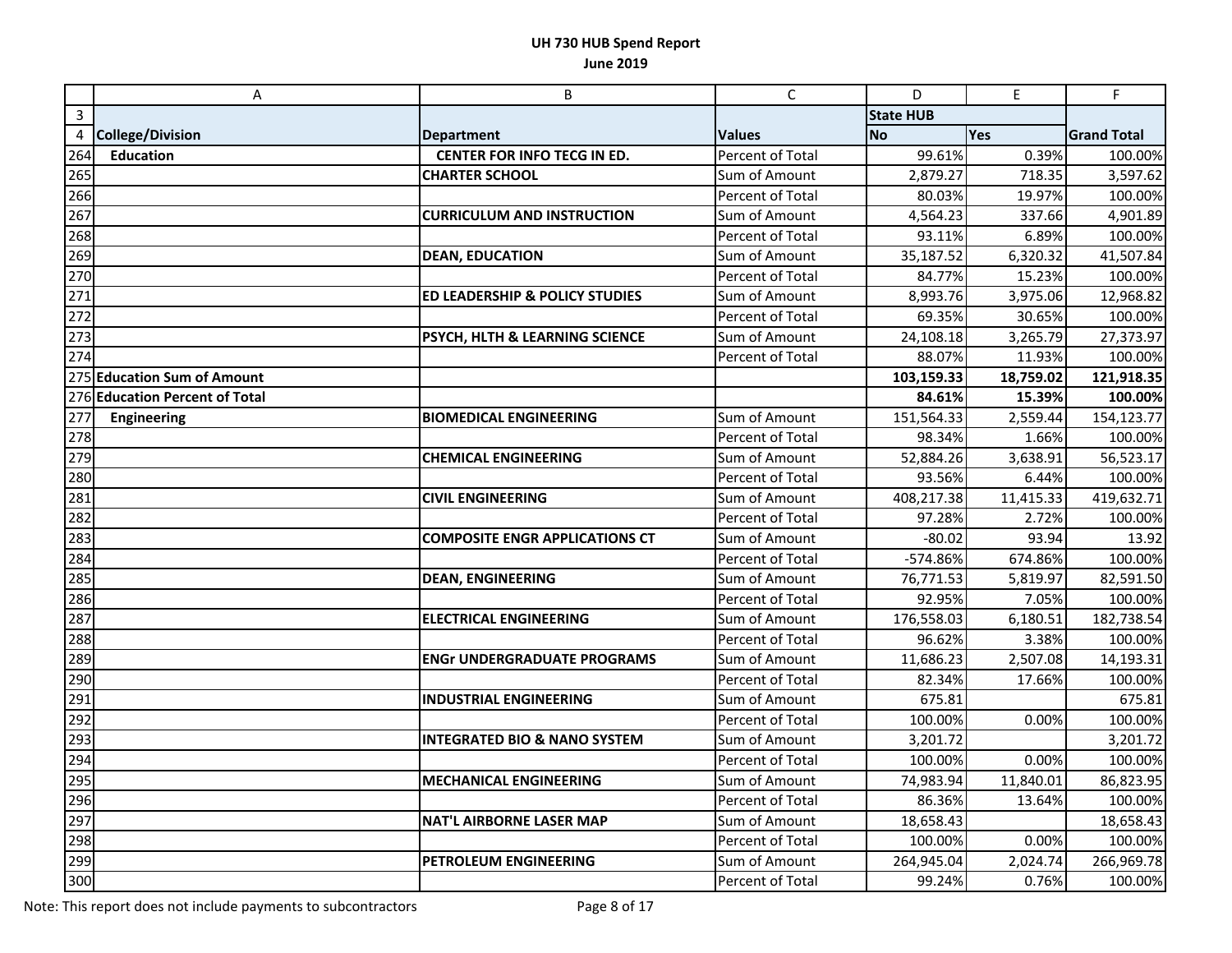|                | Α                                                    | B                                         | $\mathsf{C}$            | D                | $\mathsf E$ | F                  |
|----------------|------------------------------------------------------|-------------------------------------------|-------------------------|------------------|-------------|--------------------|
| 3              |                                                      |                                           |                         | <b>State HUB</b> |             |                    |
| $\overline{4}$ | <b>College/Division</b>                              | <b>Department</b>                         | <b>Values</b>           | <b>No</b>        | <b>Yes</b>  | <b>Grand Total</b> |
|                | 301 Engineering Sum of Amount                        |                                           |                         | 1,240,066.68     | 46,079.93   | 1,286,146.61       |
|                | 302 Engineering Percent of Total                     |                                           |                         | 96.42%           | 3.58%       | 100.00%            |
| 303            | <b>Graduate College of Social Work</b>               | <b>ADMISSIONS</b>                         | Sum of Amount           | 57.30            |             | 57.30              |
| 304            |                                                      |                                           | Percent of Total        | 100.00%          | 0.00%       | 100.00%            |
| 305            |                                                      | <b>ALUMNI, CAREER &amp; DEVELOPMENT</b>   | Sum of Amount           | 479.15           |             | 479.15             |
| 306            |                                                      |                                           | Percent of Total        | 100.00%          | 0.00%       | 100.00%            |
| 307            |                                                      | <b>CHILD &amp; FAMILY CENTER</b>          | Sum of Amount           | 4,128.76         | 72.23       | 4,200.99           |
| 308            |                                                      |                                           | Percent of Total        | 98.28%           | 1.72%       | 100.00%            |
| 309            |                                                      | <b>CTR DRUG &amp; SOCIAL POLICY RESRC</b> | Sum of Amount           | 32,344.61        | 72.24       | 32,416.85          |
| 310            |                                                      |                                           | Percent of Total        | 99.78%           | 0.22%       | 100.00%            |
| 311            |                                                      | <b>DEAN, SOCIAL WORK</b>                  | Sum of Amount           | 2,882.19         | 2,127.61    | 5,009.80           |
| 312            |                                                      |                                           | Percent of Total        | 57.53%           | 42.47%      | 100.00%            |
| 313            |                                                      | <b>GCSW-INFORMATION TECHNOLOGY</b>        | Sum of Amount           | 585.19           |             | 585.19             |
| 314            |                                                      |                                           | Percent of Total        | 100.00%          | 0.00%       | 100.00%            |
| 315            |                                                      | LATINA MATERNAL & FAMILY HLTH             | Sum of Amount           |                  | 137.10      | 137.10             |
| 316            |                                                      |                                           | Percent of Total        | 0.00%            | 100.00%     | 100.00%            |
| 317            |                                                      | <b>MENTAL HEALTH - RITES</b>              | Sum of Amount           |                  | 72.24       | 72.24              |
| 318            |                                                      |                                           | Percent of Total        | 0.00%            | 100.00%     | 100.00%            |
|                | 319 Graduate College of Social Work Sum of Amount    |                                           |                         | 40,477.20        | 2,481.42    | 42,958.62          |
|                | 320 Graduate College of Social Work Percent of Total |                                           |                         | 94.22%           | 5.78%       | 100.00%            |
| 321            | <b>Honors College</b>                                | <b>DEAN, HONORS COLLEGE</b>               | Sum of Amount           | 7,324.30         | 1,006.73    | 8,331.03           |
| 322            |                                                      |                                           | <b>Percent of Total</b> | 87.92%           | 12.08%      | 100.00%            |
|                | 323 Honors College Sum of Amount                     |                                           |                         | 7,324.30         | 1,006.73    | 8,331.03           |
|                | 324 Honors College Percent of Total                  |                                           |                         | 87.92%           | 12.08%      | 100.00%            |
| 325            | <b>Hotel and Restaurant Management</b>               | <b>DEAN, HOTEL &amp; RESTAURANT MANAG</b> | Sum of Amount           | 23,218.19        |             | 23,218.19          |
| 326            |                                                      |                                           | Percent of Total        | 100.00%          | 0.00%       | 100.00%            |
| 327            |                                                      | HOTEL AND RESTAURANT MANAGEMEN            | Sum of Amount           | 99,289.04        | 7,088.66    | 106,377.70         |
| 328            |                                                      |                                           | Percent of Total        | 93.34%           | 6.66%       | 100.00%            |
|                | 329 Hotel and Restaurant Management Sum of Amount    |                                           |                         | 122,507.23       | 7,088.66    | 129,595.89         |
|                | 330 Hotel and Restaurant Management Percent of Total |                                           |                         | 94.53%           | 5.47%       | 100.00%            |
| 331            | <b>Law Center</b>                                    | <b>ALUMNI RELATIONS, LAW</b>              | Sum of Amount           | 351.43           | 8,975.15    | 9,326.58           |
| 332            |                                                      |                                           | Percent of Total        | 3.77%            | 96.23%      | 100.00%            |
| 333            |                                                      | <b>ASSOCIATE DEAN, LAW</b>                | Sum of Amount           | 214.24           |             | 214.24             |
| 334            |                                                      |                                           | Percent of Total        | 100.00%          | 0.00%       | 100.00%            |
| 335            |                                                      | <b>BLAKELEY INSTITUTE</b>                 | Sum of Amount           | 12.21            |             | 12.21              |
| 336            |                                                      |                                           | <b>Percent of Total</b> | 100.00%          | 0.00%       | 100.00%            |
| 337            |                                                      | <b>BUSINESS SERVICES, LAW</b>             | Sum of Amount           | 5,438.50         | 273.57      | 5,712.07           |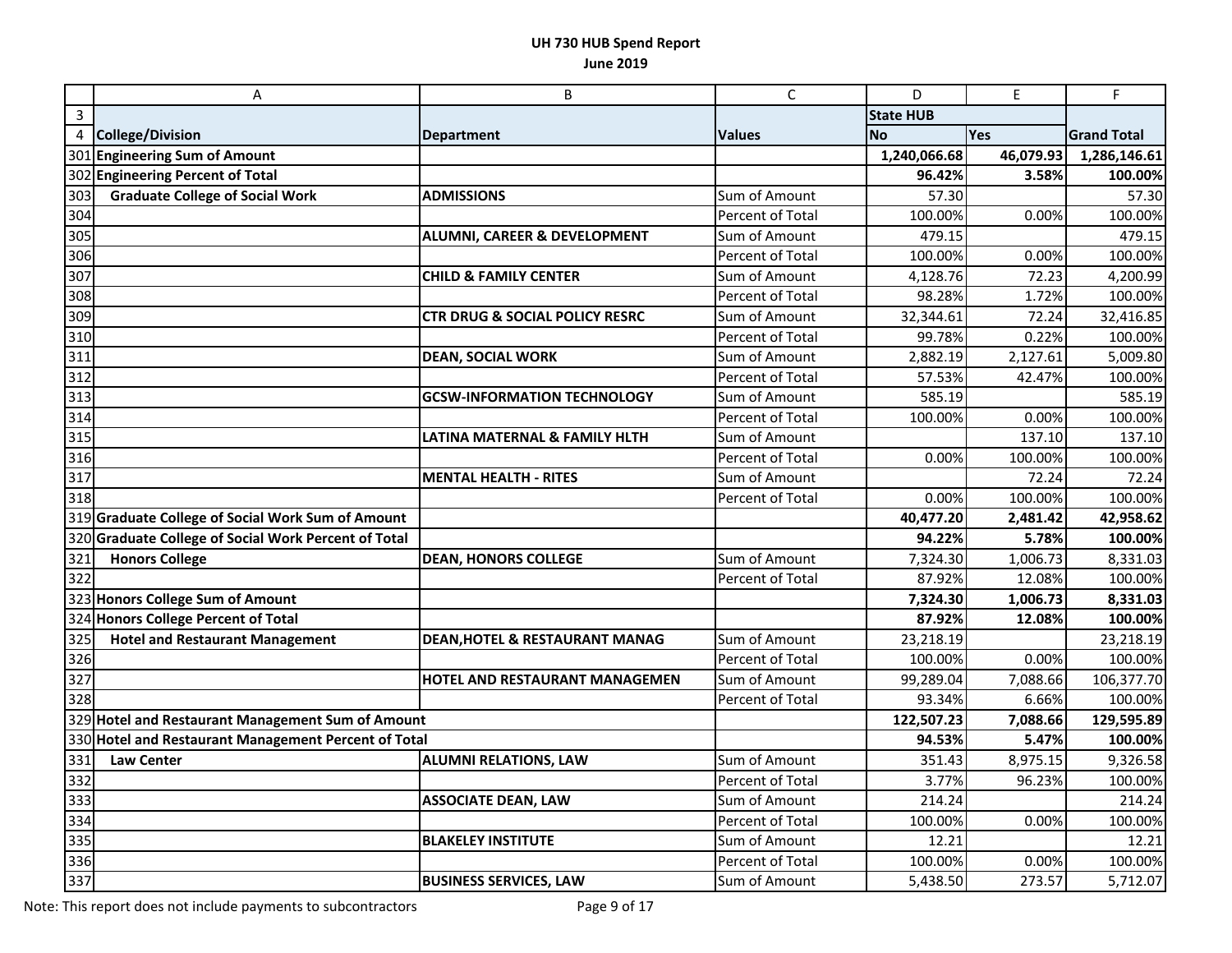|                | A                                       | B                                        | $\mathsf C$             | D                | $\mathsf E$ | F                  |
|----------------|-----------------------------------------|------------------------------------------|-------------------------|------------------|-------------|--------------------|
| $\overline{3}$ |                                         |                                          |                         | <b>State HUB</b> |             |                    |
| 4              | <b>College/Division</b>                 | <b>Department</b>                        | <b>Values</b>           | <b>No</b>        | Yes         | <b>Grand Total</b> |
| 338            | <b>Law Center</b>                       | <b>BUSINESS SERVICES, LAW</b>            | Percent of Total        | 95.21%           | 4.79%       | 100.00%            |
| 339            |                                         | <b>CAREER SERVICES, LAW</b>              | Sum of Amount           | 905.96           |             | 905.96             |
| 340            |                                         |                                          | Percent of Total        | 100.00%          | 0.00%       | 100.00%            |
| 341            |                                         | <b>CENTER PROGRAMS, LAW</b>              | Sum of Amount           | 4,484.88         |             | 4,484.88           |
| 342            |                                         |                                          | Percent of Total        | 100.00%          | 0.00%       | 100.00%            |
| 343            |                                         | <b>DEAN, LAW</b>                         | Sum of Amount           | 322.62           | 3,282.08    | 3,604.70           |
| 344            |                                         |                                          | Percent of Total        | 8.95%            | 91.05%      | 100.00%            |
| 345            |                                         | <b>FACILITIES, LAW</b>                   | Sum of Amount           | 5,495.14         | 3,052.20    | 8,547.34           |
| 346            |                                         |                                          | Percent of Total        | 64.29%           | 35.71%      | 100.00%            |
| 347            |                                         | <b>FACULTY SUPPORT LAW</b>               | Sum of Amount           | 3,341.48         | 2,957.91    | 6,299.39           |
| 348            |                                         |                                          | Percent of Total        | 53.04%           | 46.96%      | 100.00%            |
| 349            |                                         | <b>HEALTH LAW &amp; POLICY INSTITUTE</b> | Sum of Amount           |                  | 1,160.62    | 1,160.62           |
| 350            |                                         |                                          | Percent of Total        | 0.00%            | 100.00%     | 100.00%            |
| 351            |                                         | <b>INNOCENCE PROGRAM</b>                 | Sum of Amount           |                  | 49.86       | 49.86              |
| 352            |                                         |                                          | <b>Percent of Total</b> | 0.00%            | 100.00%     | 100.00%            |
| 353            |                                         | <b>LAW FOUNDATION</b>                    | Sum of Amount           | 6.19             |             | 6.19               |
| 354            |                                         |                                          | Percent of Total        | 100.00%          | 0.00%       | 100.00%            |
| 355            |                                         | LAW INFORMATION TECHNOLOGY               | Sum of Amount           | 1,372.13         |             | 1,372.13           |
| 356            |                                         |                                          | Percent of Total        | 100.00%          | 0.00%       | 100.00%            |
| 357            |                                         | <b>LAW LIBRARY</b>                       | Sum of Amount           | 16,017.33        | 2,758.57    | 18,775.90          |
| 358            |                                         |                                          | Percent of Total        | 85.31%           | 14.69%      | 100.00%            |
| 359            |                                         | LEGAL AID CLINIC, LAW                    | Sum of Amount           | 321.32           | 331.40      | 652.72             |
| 360            |                                         |                                          | Percent of Total        | 49.23%           | 50.77%      | 100.00%            |
| 361            |                                         | <b>LEGAL RESEARCH &amp; WRITING, LAW</b> | Sum of Amount           |                  | 33.45       | 33.45              |
| 362            |                                         |                                          | Percent of Total        | 0.00%            | 100.00%     | 100.00%            |
| 363            |                                         | PUBLIC RELS & MARKETING, LAW             | Sum of Amount           | 1,135.59         | 298.34      | 1,433.93           |
| 364            |                                         |                                          | Percent of Total        | 79.19%           | 20.81%      | 100.00%            |
| 365            |                                         | <b>STUDENT SERVICES, LAW</b>             | Sum of Amount           | 1,444.18         | 2,204.18    | 3,648.36           |
| 366            |                                         |                                          | Percent of Total        | 39.58%           | 60.42%      | 100.00%            |
|                | 367 Law Center Sum of Amount            |                                          |                         | 40,863.20        | 25,377.33   | 66,240.53          |
|                | 368 Law Center Percent of Total         |                                          |                         | 61.69%           | 38.31%      | 100.00%            |
| 369            | <b>Liberal Arts and Social Sciences</b> | <b>AEROSPACE STUDIES</b>                 | Sum of Amount           | 179.76           | 225.49      | 405.25             |
| 370            |                                         |                                          | Percent of Total        | 44.36%           | 55.64%      | 100.00%            |
| 371            |                                         | <b>AFRICAN-AMERICAN STUDIES</b>          | Sum of Amount           | 237.76           | 150.31      | 388.07             |
| 372            |                                         |                                          | Percent of Total        | 61.27%           | 38.73%      | 100.00%            |
| 373            |                                         | <b>ARTE PUBLICO</b>                      | Sum of Amount           | 27,801.20        | 182.42      | 27,983.62          |
| 374            |                                         |                                          | Percent of Total        | 99.35%           | 0.65%       | 100.00%            |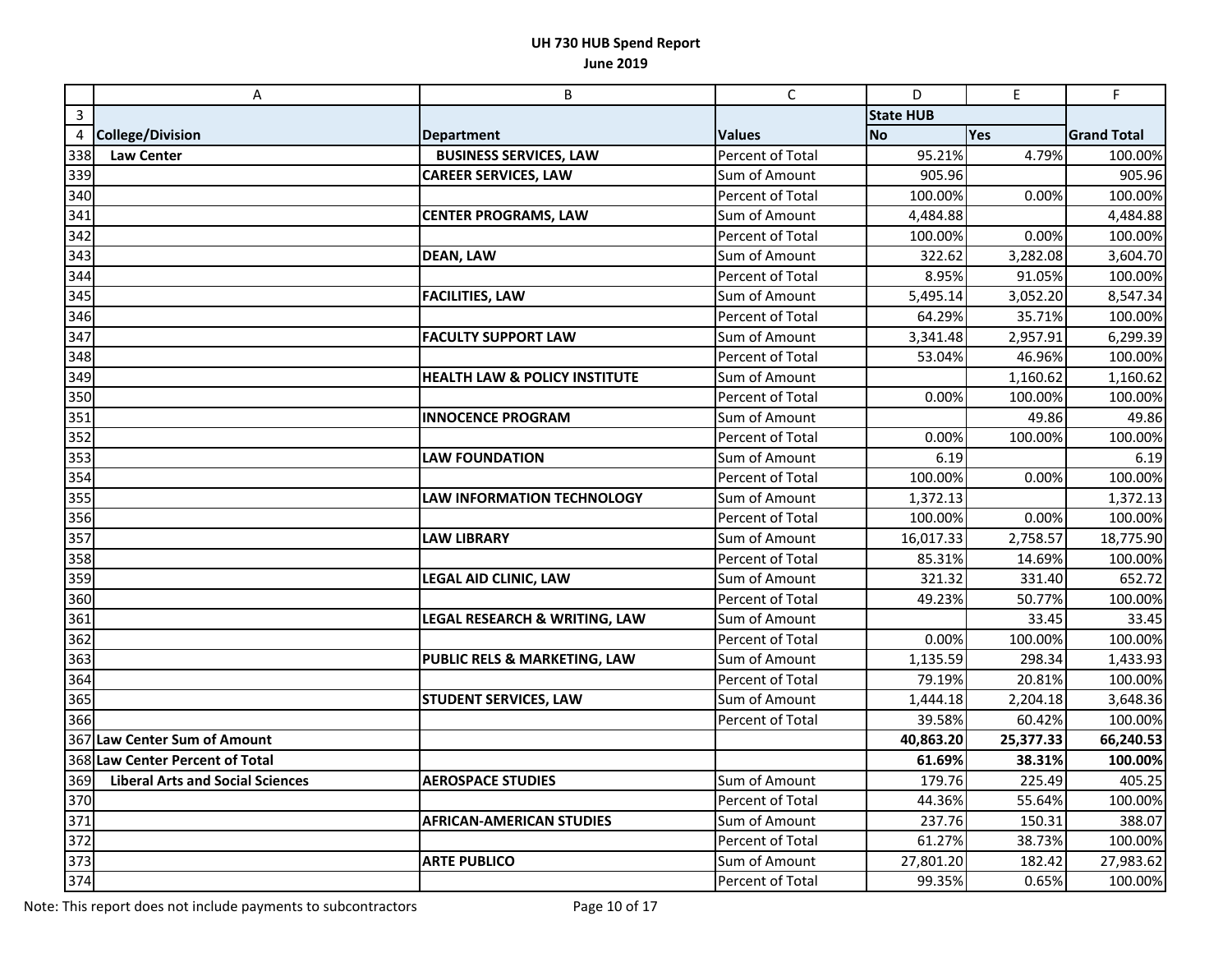|     | A                                                  | B                                       | $\mathsf{C}$     | D                | E         | F                  |
|-----|----------------------------------------------------|-----------------------------------------|------------------|------------------|-----------|--------------------|
| 3   |                                                    |                                         |                  | <b>State HUB</b> |           |                    |
| 4   | <b>College/Division</b>                            | <b>Department</b>                       | <b>Values</b>    | <b>No</b>        | Yes       | <b>Grand Total</b> |
| 375 | <b>Liberal Arts and Social Sciences</b>            | <b>CENTER FOR PUBLIC HISTORY</b>        | Sum of Amount    | 2,315.81         | 2,762.51  | 5,078.32           |
| 376 |                                                    |                                         | Percent of Total | 45.60%           | 54.40%    | 100.00%            |
| 377 |                                                    | <b>COMMUNICATION</b>                    | Sum of Amount    | 8,195.22         | 259.21    | 8,454.43           |
| 378 |                                                    |                                         | Percent of Total | 96.93%           | 3.07%     | 100.00%            |
| 379 |                                                    | <b>COMMUNICATIONS DISORDERS</b>         | Sum of Amount    | 5,701.14         | 839.12    | 6,540.26           |
| 380 |                                                    |                                         | Percent of Total | 87.17%           | 12.83%    | 100.00%            |
| 381 |                                                    | <b>COMPARATIVE CULTURAL STUDIES</b>     | Sum of Amount    | 4,237.28         | 1,631.60  | 5,868.88           |
| 382 |                                                    |                                         | Percent of Total | 72.20%           | 27.80%    | 100.00%            |
| 383 |                                                    | <b>DEAN, LIBERAL ARTS &amp; SOC SCI</b> | Sum of Amount    | 10,084.16        | 2,932.65  | 13,016.81          |
| 384 |                                                    |                                         | Percent of Total | 77.47%           | 22.53%    | 100.00%            |
| 385 |                                                    | <b>ECONOMICS</b>                        | Sum of Amount    | 4,739.38         | 1,145.91  | 5,885.29           |
| 386 |                                                    |                                         | Percent of Total | 80.53%           | 19.47%    | 100.00%            |
| 387 |                                                    | <b>ENGLISH</b>                          | Sum of Amount    | 14,297.47        | 14,886.07 | 29,183.54          |
| 388 |                                                    |                                         | Percent of Total | 48.99%           | 51.01%    | 100.00%            |
| 389 |                                                    | <b>HEALTH AND HUMAN PERFORMANCE</b>     | Sum of Amount    | 46,956.39        | 62.31     | 47,018.70          |
| 390 |                                                    |                                         | Percent of Total | 99.87%           | 0.13%     | 100.00%            |
| 391 |                                                    | <b>HISPANIC STUDIES</b>                 | Sum of Amount    | 842.92           | 516.02    | 1,358.94           |
| 392 |                                                    |                                         | Percent of Total | 62.03%           | 37.97%    | 100.00%            |
| 393 |                                                    | <b>HISTORY</b>                          | Sum of Amount    | 8,420.12         |           | 8,420.12           |
| 394 |                                                    |                                         | Percent of Total | 100.00%          | 0.00%     | 100.00%            |
| 395 |                                                    | <b>MEXICAN-AMERICAN STUDIES</b>         | Sum of Amount    | 8,483.75         |           | 8,483.75           |
| 396 |                                                    |                                         | Percent of Total | 100.00%          | 0.00%     | 100.00%            |
| 397 |                                                    | <b>MILITARY SCIENCE</b>                 | Sum of Amount    | 1,412.79         | 824.73    | 2,237.52           |
| 398 |                                                    |                                         | Percent of Total | 63.14%           | 36.86%    | 100.00%            |
| 399 |                                                    | MODERN AND CLASSICAL LANGUAGES          | Sum of Amount    | 1,848.57         | 813.10    | 2,661.67           |
| 400 |                                                    |                                         | Percent of Total | 69.45%           | 30.55%    | 100.00%            |
| 401 |                                                    | POLITICAL SCIENCE                       | Sum of Amount    | 1,802.13         | 678.36    | 2,480.49           |
| 402 |                                                    |                                         | Percent of Total | 72.65%           | 27.35%    | 100.00%            |
| 403 |                                                    | <b>PSYCHOLOGY</b>                       | Sum of Amount    | 29,038.66        | 2,854.98  | 31,893.64          |
| 404 |                                                    |                                         | Percent of Total | 91.05%           | 8.95%     | 100.00%            |
| 405 |                                                    | <b>PUBLIC ADMINISTRATION PROGRAM</b>    | Sum of Amount    | 1,467.96         |           | 1,467.96           |
| 406 |                                                    |                                         | Percent of Total | 100.00%          | 0.00%     | 100.00%            |
| 407 |                                                    | <b>SOCIOLOGY</b>                        | Sum of Amount    | 703.56           | 1,552.90  | 2,256.46           |
| 408 |                                                    |                                         | Percent of Total | 31.18%           | 68.82%    | 100.00%            |
| 409 |                                                    | <b>WOMEN'S STUDIES PROGRAM</b>          | Sum of Amount    | 816.43           | 44.84     | 861.27             |
| 410 |                                                    |                                         | Percent of Total | 94.79%           | 5.21%     | 100.00%            |
|     | 411 Liberal Arts and Social Sciences Sum of Amount |                                         |                  | 179,582.46       | 32,362.53 | 211,944.99         |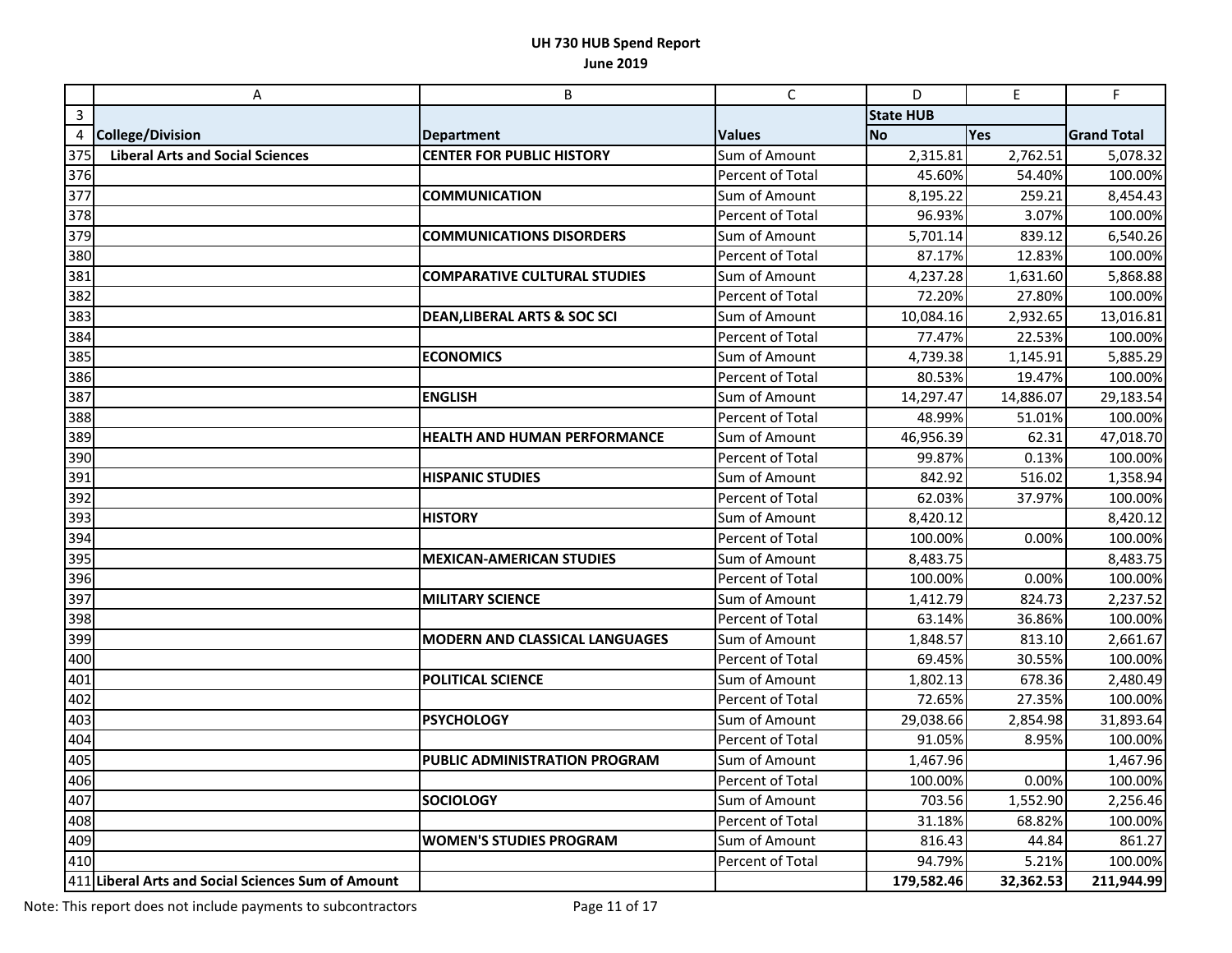|                  | $\boldsymbol{\mathsf{A}}$                             | B                                        | $\mathsf{C}$            | D                | $\mathsf E$ | F                  |
|------------------|-------------------------------------------------------|------------------------------------------|-------------------------|------------------|-------------|--------------------|
| $\overline{3}$   |                                                       |                                          |                         | <b>State HUB</b> |             |                    |
| $\overline{4}$   | <b>College/Division</b>                               | <b>Department</b>                        | <b>Values</b>           | <b>No</b>        | Yes         | <b>Grand Total</b> |
|                  | 412 Liberal Arts and Social Sciences Percent of Total |                                          |                         | 84.73%           | 15.27%      | 100.00%            |
| 413              | Library                                               | <b>UNIVERSITY LIBRARIES</b>              | Sum of Amount           | 209,397.65       | 37,753.65   | 247,151.30         |
| 414              |                                                       |                                          | Percent of Total        | 84.72%           | 15.28%      | 100.00%            |
|                  | 415 Library Sum of Amount                             |                                          |                         | 209,397.65       | 37,753.65   | 247,151.30         |
|                  | 416 Library Percent of Total                          |                                          |                         | 84.72%           | 15.28%      | 100.00%            |
| 417              | <b>Natural Science and Mathematics</b>                | <b>BIOLOGY &amp; BIOCHEMISTRY</b>        | Sum of Amount           | 86,320.07        | 6,054.37    | 92,374.44          |
| 418              |                                                       |                                          | Percent of Total        | 93.45%           | 6.55%       | 100.00%            |
| 419              |                                                       | <b>CHEMISTRY</b>                         | Sum of Amount           | 184,049.08       | 15,618.25   | 199,667.33         |
| 420              |                                                       |                                          | Percent of Total        | 92.18%           | 7.82%       | 100.00%            |
| 421              |                                                       | <b>COMPUTER SCIENCE</b>                  | Sum of Amount           | 65,934.80        | 1,103.77    | 67,038.57          |
| 422              |                                                       |                                          | Percent of Total        | 98.35%           | 1.65%       | 100.00%            |
| 423              |                                                       | <b>CTR FOR NUCLEAR REC&amp;CELL SIGN</b> | Sum of Amount           | 68,470.03        | 553.76      | 69,023.79          |
| 424              |                                                       |                                          | Percent of Total        | 99.20%           | 0.80%       | 100.00%            |
| 425              |                                                       | <b>DEAN, NATURAL SCIENCE &amp; MATHE</b> | Sum of Amount           | 37,001.22        | 7,394.79    | 44,396.01          |
| 426              |                                                       |                                          | Percent of Total        | 83.34%           | 16.66%      | 100.00%            |
| 427              |                                                       | <b>EARTH &amp; ATMOSPHERIC SCIENCES</b>  | Sum of Amount           | 71,879.09        | 230,515.14  | 302,394.23         |
| 428              |                                                       |                                          | Percent of Total        | 23.77%           | 76.23%      | 100.00%            |
| 429              |                                                       | <b>HOUSTON COASTAL CENTER</b>            | Sum of Amount           | 475.55           |             | 475.55             |
| 430              |                                                       |                                          | Percent of Total        | 100.00%          | 0.00%       | 100.00%            |
| 431              |                                                       | <b>INSTITUTE FOR CLIMATE/ATMO SCI</b>    | Sum of Amount           | 4,603.53         |             | 4,603.53           |
| $\overline{4}32$ |                                                       |                                          | Percent of Total        | 100.00%          | 0.00%       | 100.00%            |
| 433              |                                                       | <b>MATHEMATICS</b>                       | Sum of Amount           | 23,270.41        | 11,445.62   | 34,716.03          |
| 434              |                                                       |                                          | Percent of Total        | 67.03%           | 32.97%      | 100.00%            |
| 435              |                                                       | <b>PHYSICS</b>                           | Sum of Amount           | 81,218.24        | 639.63      | 81,857.87          |
| 436              |                                                       |                                          | Percent of Total        | 99.22%           | 0.78%       | 100.00%            |
|                  | 437 Natural Science and Mathematics Sum of Amount     |                                          |                         | 623,222.02       | 273,325.33  | 896,547.35         |
|                  | 438 Natural Science and Mathematics Percent of Total  |                                          |                         | 69.51%           | 30.49%      | 100.00%            |
| 439              | Optometry                                             | <b>DEAN, OPTOMETRY</b>                   | Sum of Amount           | 33,565.40        | 7,928.88    | 41,494.28          |
| 440              |                                                       |                                          | <b>Percent of Total</b> | 80.89%           | 19.11%      | 100.00%            |
| 441              |                                                       | <b>OPT VISION SCIENCES</b>               | Sum of Amount           | 54,843.20        | 1,150.81    | 55,994.01          |
| 442              |                                                       |                                          | Percent of Total        | 97.94%           | 2.06%       | 100.00%            |
| 443              |                                                       | <b>OPTOMETRY CLINIC</b>                  | Sum of Amount           | 501,705.15       | 5,845.03    | 507,550.18         |
| 444              |                                                       |                                          | Percent of Total        | 98.85%           | 1.15%       | 100.00%            |
|                  | 445 Optometry Sum of Amount                           |                                          |                         | 590,113.75       | 14,924.72   | 605,038.47         |
|                  | 446 Optometry Percent of Total                        |                                          |                         | 97.53%           | 2.47%       | 100.00%            |
| 447              | Pharmacy                                              | <b>DEAN, PHARMACY</b>                    | Sum of Amount           | 14,842.13        | 2,917.16    | 17,759.29          |
| 448              |                                                       |                                          | Percent of Total        | 83.57%           | 16.43%      | 100.00%            |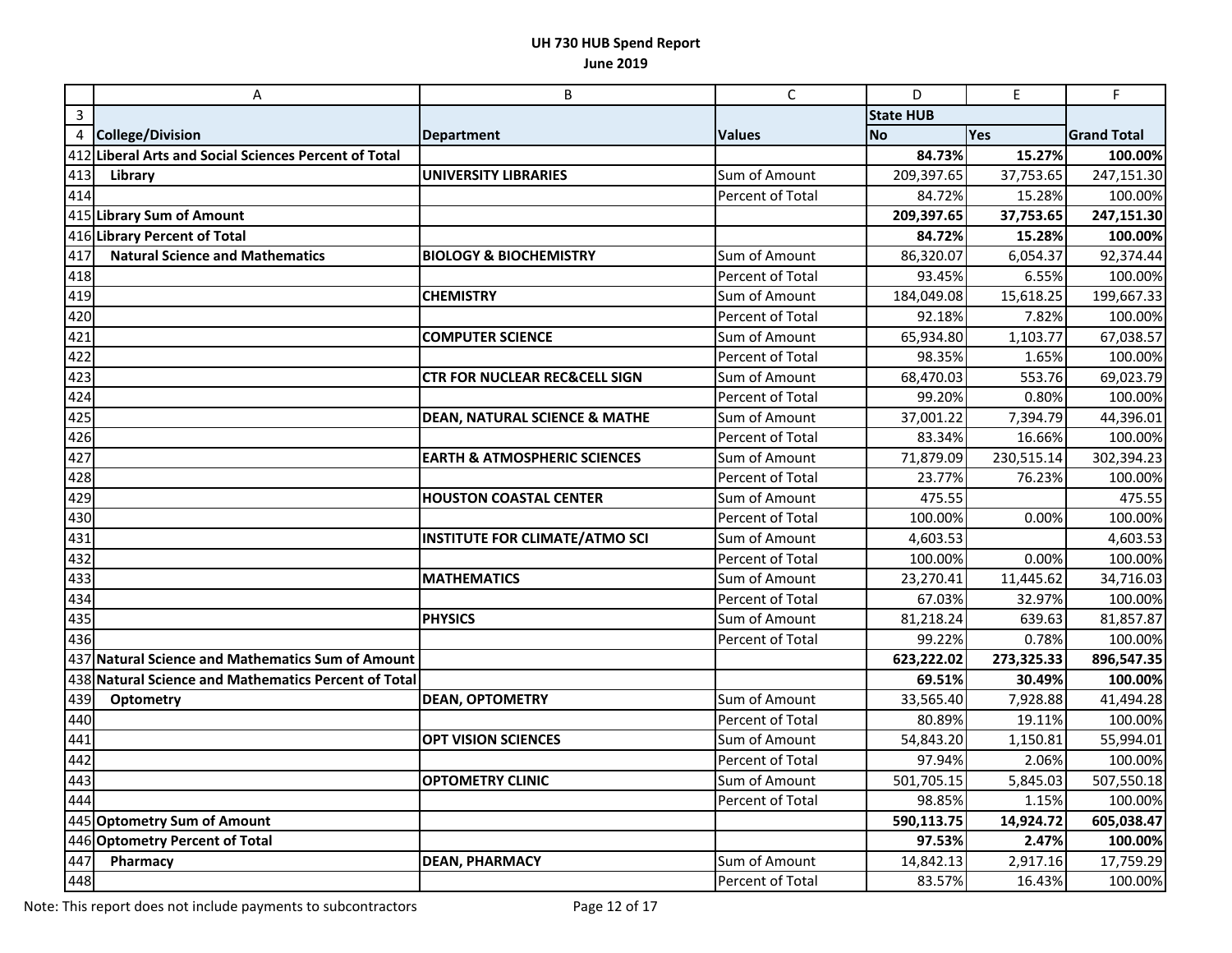|              | A                             | B                                         | $\mathsf C$             | D                | $\mathsf E$ | $\mathsf F$        |
|--------------|-------------------------------|-------------------------------------------|-------------------------|------------------|-------------|--------------------|
| $\mathbf{3}$ |                               |                                           |                         | <b>State HUB</b> |             |                    |
| 4            | <b>College/Division</b>       | <b>Department</b>                         | <b>Values</b>           | <b>No</b>        | <b>Yes</b>  | <b>Grand Total</b> |
| 449          | Pharmacy                      | <b>EXPERIENTIAL PROGRAMS</b>              | Sum of Amount           | 7,500.00         |             | 7,500.00           |
| 450          |                               |                                           | Percent of Total        | 100.00%          | 0.00%       | 100.00%            |
| 451          |                               | PHAR HEALTH OUTCOMES & POLICY             | Sum of Amount           | 114,974.10       | 3,694.08    | 118,668.18         |
| 452          |                               |                                           | <b>Percent of Total</b> | 96.89%           | 3.11%       | 100.00%            |
| 453          |                               | <b>PHARM PRAC &amp; TRANS RESEARCH</b>    | Sum of Amount           | 20,627.30        | 9,365.20    | 29,992.50          |
| 454          |                               |                                           | Percent of Total        | 68.77%           | 31.23%      | 100.00%            |
| 455          |                               | PHARMACOLOGICAL & PHARMACEUTIC            | Sum of Amount           | 89,724.23        | 2,821.93    | 92,546.16          |
| 456          |                               |                                           | Percent of Total        | 96.95%           | 3.05%       | 100.00%            |
| 457          |                               | <b>STUDENT SERVICES PHARMACY</b>          | Sum of Amount           |                  | 120.15      | 120.15             |
| 458          |                               |                                           | Percent of Total        | 0.00%            | 100.00%     | 100.00%            |
|              | 459 Pharmacy Sum of Amount    |                                           |                         | 247,667.76       | 18,918.52   | 266,586.28         |
|              | 460 Pharmacy Percent of Total |                                           |                         | 92.90%           | 7.10%       | 100.00%            |
| 461          | Research                      | <b>AMI: ADV MANUFACTURING INSTITU</b>     | Sum of Amount           | 6,861.05         |             | 6,861.05           |
| 462          |                               |                                           | Percent of Total        | 100.00%          | 0.00%       | 100.00%            |
| 463          |                               | <b>ANIMAL CARE OPERATIONS</b>             | Sum of Amount           | 21,395.46        | 4,975.05    | 26,370.51          |
| 464          |                               |                                           | Percent of Total        | 81.13%           | 18.87%      | 100.00%            |
| 465          |                               | <b>BUSINESS OPERATIONS</b>                | Sum of Amount           |                  | 1,697.17    | 1,697.17           |
| 466          |                               |                                           | Percent of Total        | 0.00%            | 100.00%     | 100.00%            |
| 467          |                               | <b>CENTER FOR INNOVA/PARTNERSHIPS</b>     | Sum of Amount           | 88.31            |             | 88.31              |
| 468          |                               |                                           | Percent of Total        | 100.00%          | 0.00%       | 100.00%            |
| 469          |                               | <b>CTR FOR ADV COMPUTI &amp; DATA SYS</b> | Sum of Amount           | 3,769.36         |             | 3,769.36           |
| 470          |                               |                                           | Percent of Total        | 100.00%          | 0.00%       | 100.00%            |
| 471          |                               | DATA ASSESSMENT & IT DOR                  | Sum of Amount           | 447.93           |             | 447.93             |
| 472          |                               |                                           | Percent of Total        | 100.00%          | 0.00%       | 100.00%            |
| 473          |                               | <b>DOR COMMUNICATIONS</b>                 | Sum of Amount           |                  | 1,306.03    | 1,306.03           |
| 474          |                               |                                           | Percent of Total        | 0.00%            | 100.00%     | 100.00%            |
| 475          |                               | <b>ENVIRONMENT HEALTH &amp; LIFE SAFE</b> | Sum of Amount           | 10,275.64        |             | 10,275.64          |
| 476          |                               |                                           | Percent of Total        | 100.00%          | 0.00%       | 100.00%            |
| 477          |                               | <b>GRANTS AND CONTRACTS</b>               | Sum of Amount           | 59.86            | 3,238.24    | 3,298.10           |
| 478          |                               |                                           | Percent of Total        | 1.81%            | 98.19%      | 100.00%            |
| 479          |                               | <b>HEALTH RESEARCH INSTITUTE</b>          | Sum of Amount           | 5,872.36         | 1,206.26    | 7,078.62           |
| 480          |                               |                                           | Percent of Total        | 82.96%           | 17.04%      | 100.00%            |
| 481          |                               | OFFICE OF INTELL PROPERTY MGMT            | Sum of Amount           | 126,583.03       | 757.47      | 127,340.50         |
| 482          |                               |                                           | Percent of Total        | 99.41%           | 0.59%       | 100.00%            |
| 483          |                               | <b>RESEARCH</b>                           | Sum of Amount           | 12,569.46        |             | 12,569.46          |
| 484          |                               |                                           | Percent of Total        | 100.00%          | 0.00%       | 100.00%            |
| 485          |                               | <b>RESEARCH ADMINISTRATION</b>            | Sum of Amount           | 45,909.74        | 147.39      | 46,057.13          |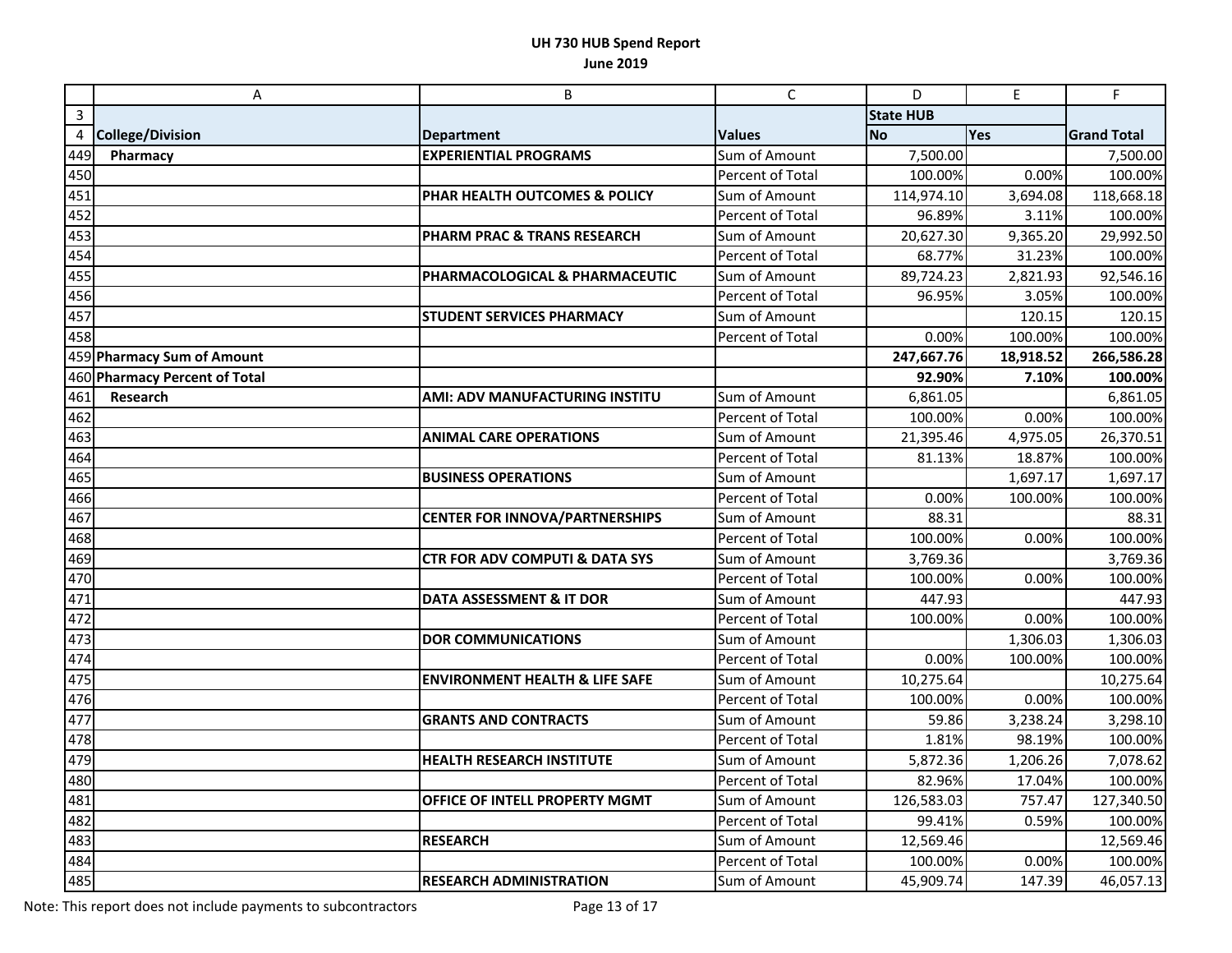|     | A                             | B                                         | $\mathsf{C}$            | D                | E         | F                  |
|-----|-------------------------------|-------------------------------------------|-------------------------|------------------|-----------|--------------------|
| 3   |                               |                                           |                         | <b>State HUB</b> |           |                    |
| 4   | <b>College/Division</b>       | <b>Department</b>                         | <b>Values</b>           | <b>No</b>        | Yes       | <b>Grand Total</b> |
| 486 | Research                      | <b>RESEARCH ADMINISTRATION</b>            | Percent of Total        | 99.68%           | 0.32%     | 100.00%            |
| 487 |                               | <b>RESEARCH INTEGRITY &amp; OVERSIGHT</b> | Sum of Amount           | 2,525.30         |           | 2,525.30           |
| 488 |                               |                                           | Percent of Total        | 100.00%          | 0.00%     | 100.00%            |
| 489 |                               | <b>TIMES</b>                              | Sum of Amount           | 19,125.28        | 22,374.12 | 41,499.40          |
| 490 |                               |                                           | Percent of Total        | 46.09%           | 53.91%    | 100.00%            |
| 491 |                               | TX CTR SUPERCONDUCTIVITY AT UH            | Sum of Amount           | 31,267.27        | 730.07    | 31,997.34          |
| 492 |                               |                                           | Percent of Total        | 97.72%           | 2.28%     | 100.00%            |
| 493 |                               | <b>VP FOR RESEARCH CENTRAL OFFICE</b>     | Sum of Amount           | 4,893.51         | 7,641.19  | 12,534.70          |
| 494 |                               |                                           | <b>Percent of Total</b> | 39.04%           | 60.96%    | 100.00%            |
|     | 495 Research Sum of Amount    |                                           |                         | 291,643.56       | 44,072.99 | 335,716.55         |
|     | 496 Research Percent of Total |                                           |                         | 86.87%           | 13.13%    | 100.00%            |
| 497 | <b>Student Affairs</b>        | <b>ADMISSIONS</b>                         | Sum of Amount           | 44,302.27        | 19,251.07 | 63,553.34          |
| 498 |                               |                                           | Percent of Total        | 69.71%           | 30.29%    | 100.00%            |
| 499 |                               | <b>CAMPUS RECREATION</b>                  | Sum of Amount           | 83,480.15        | 76,949.85 | 160,430.00         |
| 500 |                               |                                           | Percent of Total        | 52.04%           | 47.96%    | 100.00%            |
| 501 |                               | <b>CAMPUS SOLUTIONS SVC</b>               | Sum of Amount           | 24,890.00        | 48,848.34 | 73,738.34          |
| 502 |                               |                                           | Percent of Total        | 33.75%           | 66.25%    | 100.00%            |
| 503 |                               | <b>CENTER FOR STUDENT INVOLVEMENT</b>     | Sum of Amount           | 1,241.00         | 119.32    | 1,360.32           |
| 504 |                               |                                           | Percent of Total        | 91.23%           | 8.77%     | 100.00%            |
| 505 |                               | <b>CENTER FOR STUDENT MEDIA</b>           | Sum of Amount           | 12,548.63        | 110.95    | 12,659.58          |
| 506 |                               |                                           | Percent of Total        | 99.12%           | 0.88%     | 100.00%            |
| 507 |                               | <b>CENTER FOR STUDENTS W/DISABILI</b>     | Sum of Amount           | 6,292.12         | 205.18    | 6,497.30           |
| 508 |                               |                                           | Percent of Total        | 96.84%           | 3.16%     | 100.00%            |
| 509 |                               | <b>CHILDREN'S LEARNING CENTER</b>         | Sum of Amount           | 6,512.65         | 1,754.20  | 8,266.85           |
| 510 |                               |                                           | Percent of Total        | 78.78%           | 21.22%    | 100.00%            |
| 511 |                               | <b>CNTR FOR DIVERSITY &amp; INCLUSION</b> | Sum of Amount           | 550.40           |           | 550.40             |
| 512 |                               |                                           | Percent of Total        | 100.00%          | 0.00%     | 100.00%            |
| 513 |                               | <b>COUGARS IN RECOVERY</b>                | Sum of Amount           | 1,468.74         |           | 1,468.74           |
| 514 |                               |                                           | Percent of Total        | 100.00%          | 0.00%     | 100.00%            |
| 515 |                               | <b>COUNSELING AND PSYCH SVCS</b>          | Sum of Amount           | 3,769.52         | 2,038.94  | 5,808.46           |
| 516 |                               |                                           | Percent of Total        | 64.90%           | 35.10%    | 100.00%            |
| 517 |                               | <b>CTR FRATERNITY &amp; SORORITY LIFE</b> | Sum of Amount           | 446.86           |           | 446.86             |
| 518 |                               |                                           | Percent of Total        | 100.00%          | 0.00%     | 100.00%            |
| 519 |                               | <b>DEAN OF STUDENTS</b>                   | Sum of Amount           | 2,738.39         | 1,570.47  | 4,308.86           |
| 520 |                               |                                           | Percent of Total        | 63.55%           | 36.45%    | 100.00%            |
| 521 |                               | <b>INTEGRATED ENROLLMENT SERVICES</b>     | Sum of Amount           | 5,375.50         | 2,720.68  | 8,096.18           |
| 522 |                               |                                           | Percent of Total        | 66.40%           | 33.60%    | 100.00%            |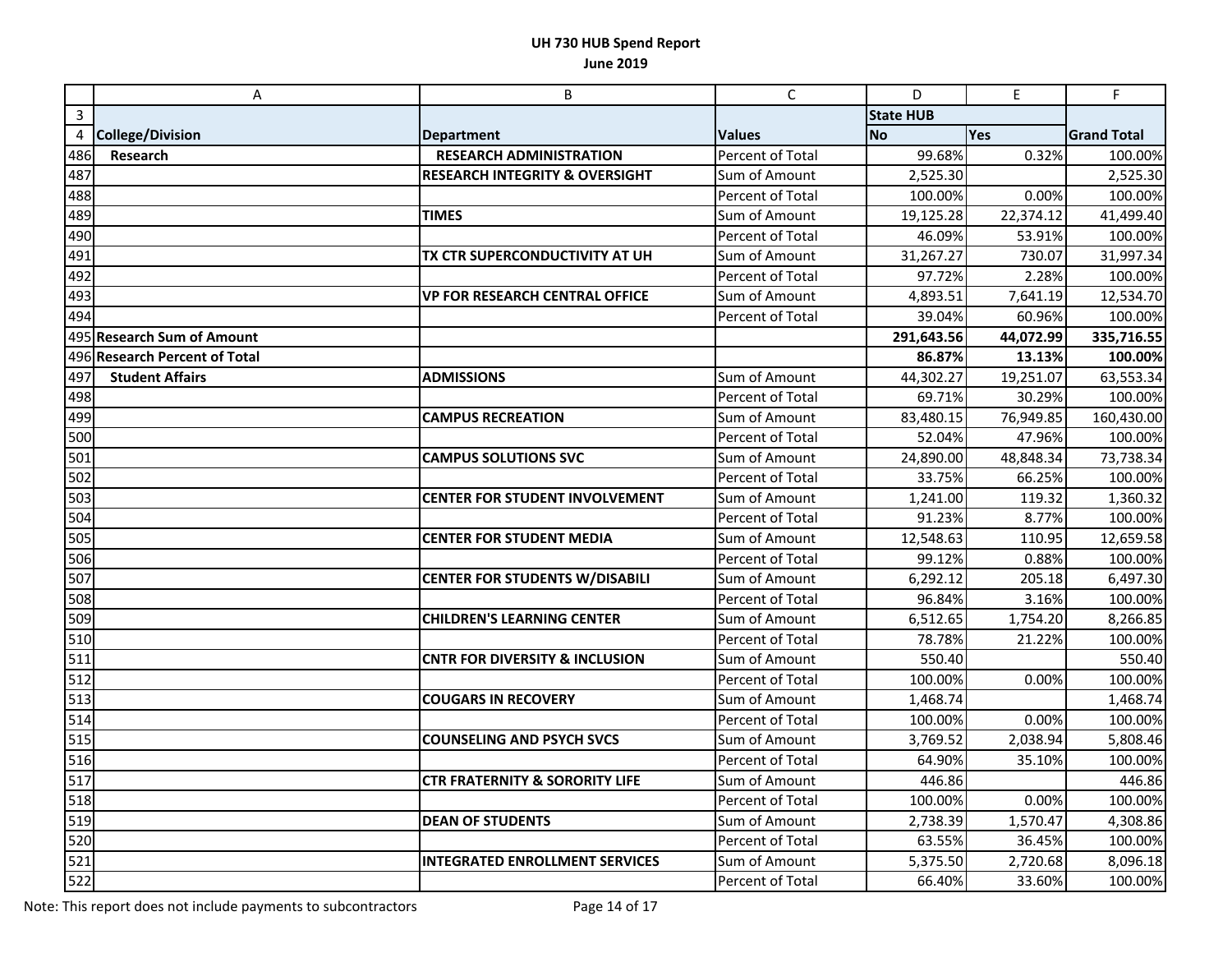|     | A                                    | B                                         | $\mathsf{C}$     | D                | $\mathsf E$ | F                  |
|-----|--------------------------------------|-------------------------------------------|------------------|------------------|-------------|--------------------|
| 3   |                                      |                                           |                  | <b>State HUB</b> |             |                    |
| 4   | <b>College/Division</b>              | <b>Department</b>                         | <b>Values</b>    | <b>No</b>        | Yes         | <b>Grand Total</b> |
| 523 | <b>Student Affairs</b>               | <b>LGBTQ RESOURCE CENTER</b>              | Sum of Amount    | 97.80            | 201.26      | 299.06             |
| 524 |                                      |                                           | Percent of Total | 32.70%           | 67.30%      | 100.00%            |
| 525 |                                      | OFC OF THE UNIVERSIT REGISTRAR            | Sum of Amount    | 1,981.29         | 7,699.51    | 9,680.80           |
| 526 |                                      |                                           | Percent of Total | 20.47%           | 79.53%      | 100.00%            |
| 527 |                                      | <b>RELIGION CENTER</b>                    | Sum of Amount    | 230.13           |             | 230.13             |
| 528 |                                      |                                           | Percent of Total | 100.00%          | 0.00%       | 100.00%            |
| 529 |                                      | <b>SCHOLARSIPS &amp; FINANCIAL AID</b>    | Sum of Amount    | 6,890.00         | 4,931.74    | 11,821.74          |
| 530 |                                      |                                           | Percent of Total | 58.28%           | 41.72%      | 100.00%            |
| 531 |                                      | <b>STU COMMUNICATION &amp; MARKETING</b>  | Sum of Amount    | 200.00           | 2,210.40    | 2,410.40           |
| 532 |                                      |                                           | Percent of Total | 8.30%            | 91.70%      | 100.00%            |
| 533 |                                      | <b>STU HOUSING - RESIDE LIFE</b>          | Sum of Amount    | 36,035.78        | 3,670.43    | 39,706.21          |
| 534 |                                      |                                           | Percent of Total | 90.76%           | 9.24%       | 100.00%            |
| 535 |                                      | <b>STUDENT AFFAIRS</b>                    | Sum of Amount    | 12,683.26        | 426.41      | 13,109.67          |
| 536 |                                      |                                           | Percent of Total | 96.75%           | 3.25%       | 100.00%            |
| 537 |                                      | <b>STUDENT AFFAIRS BUSINESS SRVC</b>      | Sum of Amount    | 983.89           | 2,091.60    | 3,075.49           |
| 538 |                                      |                                           | Percent of Total | 31.99%           | 68.01%      | 100.00%            |
| 539 |                                      | <b>STUDENT CENTER</b>                     | Sum of Amount    | 5,708.62         | 2,168.45    | 7,877.07           |
| 540 |                                      |                                           | Percent of Total | 72.47%           | 27.53%      | 100.00%            |
| 541 |                                      | <b>STUDENT HEALTH CENTER</b>              | Sum of Amount    | 28,177.99        | 84,225.31   | 112,403.30         |
| 542 |                                      |                                           | Percent of Total | 25.07%           | 74.93%      | 100.00%            |
| 543 |                                      | UNIVERSITY CAREER SERVICES                | Sum of Amount    | 303.93           | 2,734.08    | 3,038.01           |
| 544 |                                      |                                           | Percent of Total | 10.00%           | 90.00%      | 100.00%            |
| 545 |                                      | <b>URBAN EXPERIENCE</b>                   | Sum of Amount    | 254.33           | 1,341.01    | 1,595.34           |
| 546 |                                      |                                           | Percent of Total | 15.94%           | 84.06%      | 100.00%            |
| 547 |                                      | <b>VETERAN SERVICES</b>                   | Sum of Amount    | 201.18           | 5.96        | 207.14             |
| 548 |                                      |                                           | Percent of Total | 97.12%           | 2.88%       | 100.00%            |
| 549 |                                      | <b>WELLNESS CENTER</b>                    | Sum of Amount    | 279.51           |             | 279.51             |
| 550 |                                      |                                           | Percent of Total | 100.00%          | 0.00%       | 100.00%            |
| 551 |                                      | <b>WOMEN &amp; GENDER RESOURCE CENTER</b> | Sum of Amount    | 162.72           |             | 162.72             |
| 552 |                                      |                                           | Percent of Total | 100.00%          | 0.00%       | 100.00%            |
|     | 553 Student Affairs Sum of Amount    |                                           |                  | 287,806.66       | 265,275.16  | 553,081.82         |
|     | 554 Student Affairs Percent of Total |                                           |                  | 52.04%           | 47.96%      | 100.00%            |
| 555 | <b>Technology</b>                    | <b>CONSTRUCTION MANAGEMENT</b>            | Sum of Amount    | 26,059.60        | 2,861.37    | 28,920.97          |
| 556 |                                      |                                           | Percent of Total | 90.11%           | 9.89%       | 100.00%            |
| 557 |                                      | CTR FOR INFO SCRTY, RES & EDU             | Sum of Amount    | 232.59           |             | 232.59             |
| 558 |                                      |                                           | Percent of Total | 100.00%          | 0.00%       | 100.00%            |
| 559 |                                      | <b>DEAN, TECHNOLOGY</b>                   | Sum of Amount    | 17,662.41        | 44,771.92   | 62,434.33          |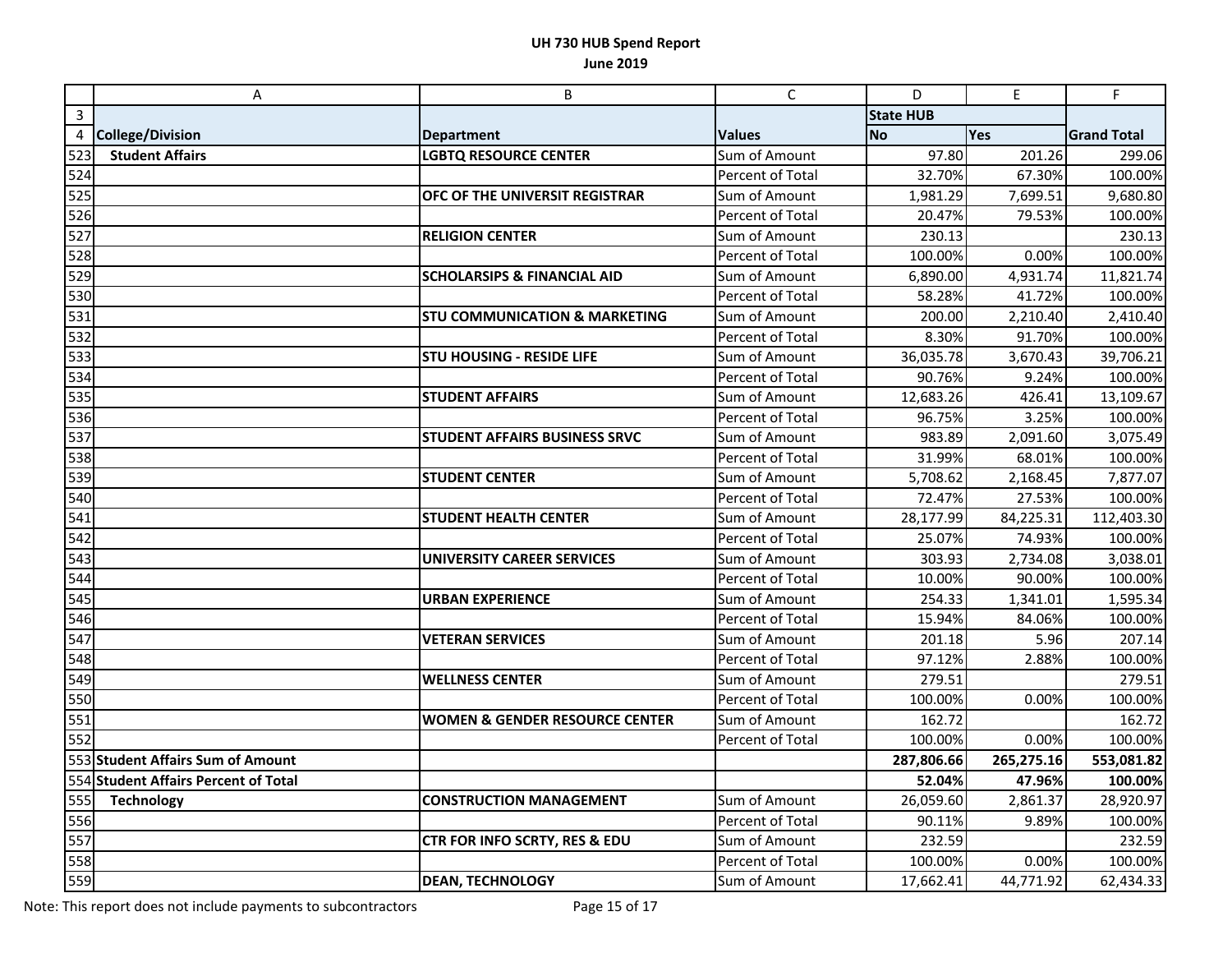|     | A                                                     | B                                     | $\mathsf{C}$            | D                | E         | F                  |
|-----|-------------------------------------------------------|---------------------------------------|-------------------------|------------------|-----------|--------------------|
| 3   |                                                       |                                       |                         | <b>State HUB</b> |           |                    |
| 4   | <b>College/Division</b>                               | <b>Department</b>                     | <b>Values</b>           | <b>No</b>        | Yes       | <b>Grand Total</b> |
| 560 | <b>Technology</b>                                     | <b>DEAN, TECHNOLOGY</b>               | Percent of Total        | 28.29%           | 71.71%    | 100.00%            |
| 561 |                                                       | <b>ENGINEERING TECHNOLOGY</b>         | Sum of Amount           | 76,216.01        | 725.13    | 76,941.14          |
| 562 |                                                       |                                       | Percent of Total        | 99.06%           | 0.94%     | 100.00%            |
| 563 |                                                       | HUMAN DEVELOP AND CONSUMER SCI        | Sum of Amount           | 5,234.77         | 3,027.31  | 8,262.08           |
| 564 |                                                       |                                       | Percent of Total        | 63.36%           | 36.64%    | 100.00%            |
| 565 |                                                       | <b>ILT</b>                            | Sum of Amount           | 4,177.47         | 42.03     | 4,219.50           |
| 566 |                                                       |                                       | Percent of Total        | 99.00%           | 1.00%     | 100.00%            |
|     | 567 Technology Sum of Amount                          |                                       |                         | 129,582.85       | 51,427.76 | 181,010.61         |
|     | 568 Technology Percent of Total                       |                                       |                         | 71.59%           | 28.41%    | 100.00%            |
| 569 | Univ Marketing, Comm & Media Rel                      | <b>MARKETING</b>                      | Sum of Amount           | 8,800.00         |           | 8,800.00           |
| 570 |                                                       |                                       | Percent of Total        | 100.00%          | 0.00%     | 100.00%            |
| 571 |                                                       | <b>MEDIA RELATIONS</b>                | Sum of Amount           | 76.24            |           | 76.24              |
| 572 |                                                       |                                       | Percent of Total        | 100.00%          | 0.00%     | 100.00%            |
| 573 |                                                       | VC/VP UNIV MKTG, COM & MED REL        | Sum of Amount           | 34,804.37        | 11,515.76 | 46,320.13          |
| 574 |                                                       |                                       | <b>Percent of Total</b> | 75.14%           | 24.86%    | 100.00%            |
|     | 575 Univ Marketing, Comm & Media Rel Sum of Amount    |                                       |                         | 43,680.61        | 11,515.76 | 55,196.37          |
|     | 576 Univ Marketing, Comm & Media Rel Percent of Total |                                       |                         | 79.14%           | 20.86%    | 100.00%            |
| 577 | <b>University Advancement</b>                         | <b>ALUMNI RELATIONS</b>               | Sum of Amount           | 3,935.69         | 286.80    | 4,222.49           |
| 578 |                                                       |                                       | Percent of Total        | 93.21%           | 6.79%     | 100.00%            |
| 579 |                                                       | <b>ANNUAL GIVING</b>                  | Sum of Amount           | 4,026.09         |           | 4,026.09           |
| 580 |                                                       |                                       | Percent of Total        | 100.00%          | 0.00%     | 100.00%            |
| 581 |                                                       | <b>BUSINESS OPERATIONS</b>            | Sum of Amount           | 16,902.85        | 4,574.36  | 21,477.21          |
| 582 |                                                       |                                       | Percent of Total        | 78.70%           | 21.30%    | 100.00%            |
| 583 |                                                       | <b>CAMPAIGN STRATEGIC INITIATIVES</b> | Sum of Amount           | 9,802.60         | 12,800.79 | 22,603.39          |
| 584 |                                                       |                                       | Percent of Total        | 43.37%           | 56.63%    | 100.00%            |
| 585 |                                                       | <b>DEVELOPMENT</b>                    | Sum of Amount           | 84.50            | 213.50    | 298.00             |
| 586 |                                                       |                                       | Percent of Total        | 28.36%           | 71.64%    | 100.00%            |
| 587 |                                                       | <b>GIFT MANAGEMENT</b>                | Sum of Amount           | 185.31           | 237.64    | 422.95             |
| 588 |                                                       |                                       | Percent of Total        | 43.81%           | 56.19%    | 100.00%            |
| 589 |                                                       | <b>GIFT PROCESSING &amp; RECORDS</b>  | Sum of Amount           | 206.80           |           | 206.80             |
| 590 |                                                       |                                       | Percent of Total        | 100.00%          | 0.00%     | 100.00%            |
| 591 |                                                       | <b>PLANNED GIVING</b>                 | Sum of Amount           | 14,345.29        |           | 14,345.29          |
| 592 |                                                       |                                       | Percent of Total        | 100.00%          | 0.00%     | 100.00%            |
| 593 |                                                       | <b>PRINCIPAL GIFTS</b>                | Sum of Amount           | 771.78           | 274.01    | 1,045.79           |
| 594 |                                                       |                                       | Percent of Total        | 73.80%           | 26.20%    | 100.00%            |
| 595 |                                                       | UNIVERSITY ADVANCEMENT VC/VP          | Sum of Amount           | 212.71           | 237.78    | 450.49             |
| 596 |                                                       |                                       | Percent of Total        | 47.22%           | 52.78%    | 100.00%            |